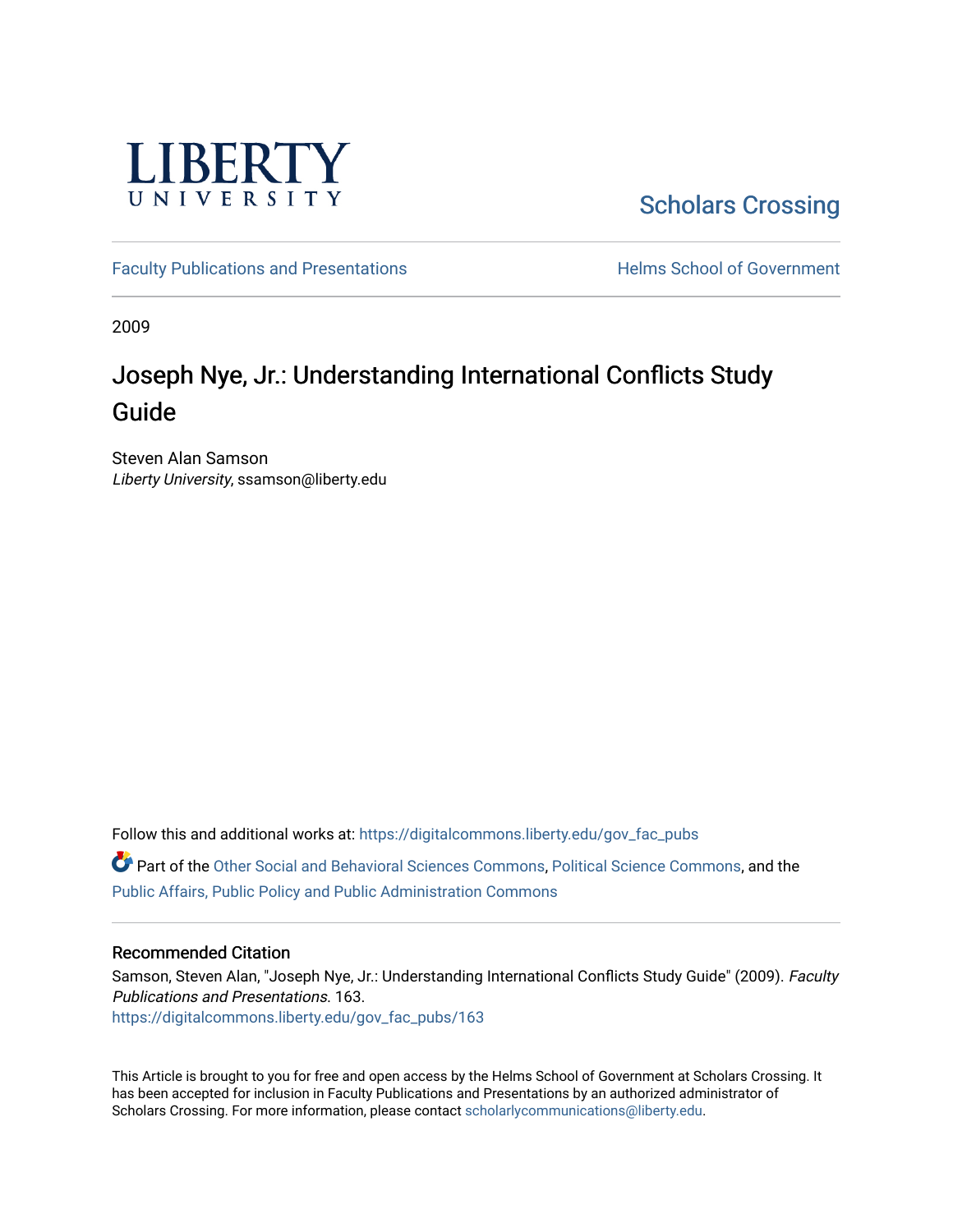# **JOSEPH NYE, JR.: UNDERSTANDING INTERNATIONAL CONFLICTS STUDY GUIDE, 2002-2009 Steven Alan Samson**

# **CHAPTER ONE: IS THERE AN ENDURING LOGIC OF CONFLICT IN WORLD POLITICS?**

### **Outline**

- A. WHAT IS INTERNATIONAL POLITICS? (3-4)
	- 1. World Imperial System
		- a. Western: Roman, Spanish, French, British
		- b. Regional Empires: Sumerian, Persian, Chinese
	- 2. Feudal System
		- a. Crosscutting, Non-Territorial Loyalties and Conflicts
	- 3. Anarchic System of States
		- a. Examples
			- 1) City-States<br>2) Dynastic Te
			- 2) Dynastic Territorial States
			- b. Absence of a Common Sovereign
				- 1) Self-Help System
				- 2) Thomas Hobbes: State of Nature
			- c. Domestic (Municipal) vs. International Politics and Law
				- 1) Domestic Monopoly on the Use of Force vs. International Anarchy
				- 2) Domestic Sense of Community vs. Absence of a Common Loyalty
				- 3) Result: Gap between Order and Justice
	- This Last System Is the Most Relevant to Contemporary International Politics
- B. TWO VIEWS OF ANARCHIC POLITICS (4-8)
	- 1. Political Philosophy: Two Views
		- a. **Thomas Hobbes**: Emphasis on Insecurity, Force, and Survival
		- **John Locke: People Can Make Contracts**
		- 2. International Politics: Two Current Views
			- a. **Realism** is the dominant tradition; it is more pessimistic: **Hans Morgenthau** was a leading theorist
			- b. **Liberalism** (often called idealism), the more optimistic tradition, traces back to Baron Montesquieu, Immanuel Kant, Jeremy Bentham, John Stuart Mill, and Woodrow Wilson
		- 3. Presuppositions
			- a. **Liberals** emphasize economic and social interdependence
				- (1) They see a **global society** that functions alongside the states and sets part of the context for states (*e.g.*, trade, the UN)
			- b. **Realists** claim liberals overstate the difference between domestic and international politics
		- 4. Realist Rejoinder: "A State of War Does Not Mean Constant War" a. Sidebar: 1910
		- 5. Resurgence of Liberal Claims in the 1970s and 1980s
			- a. **Richard Rosecrance**: States can increase their power either aggressively by territorial conquest or peacefully through trade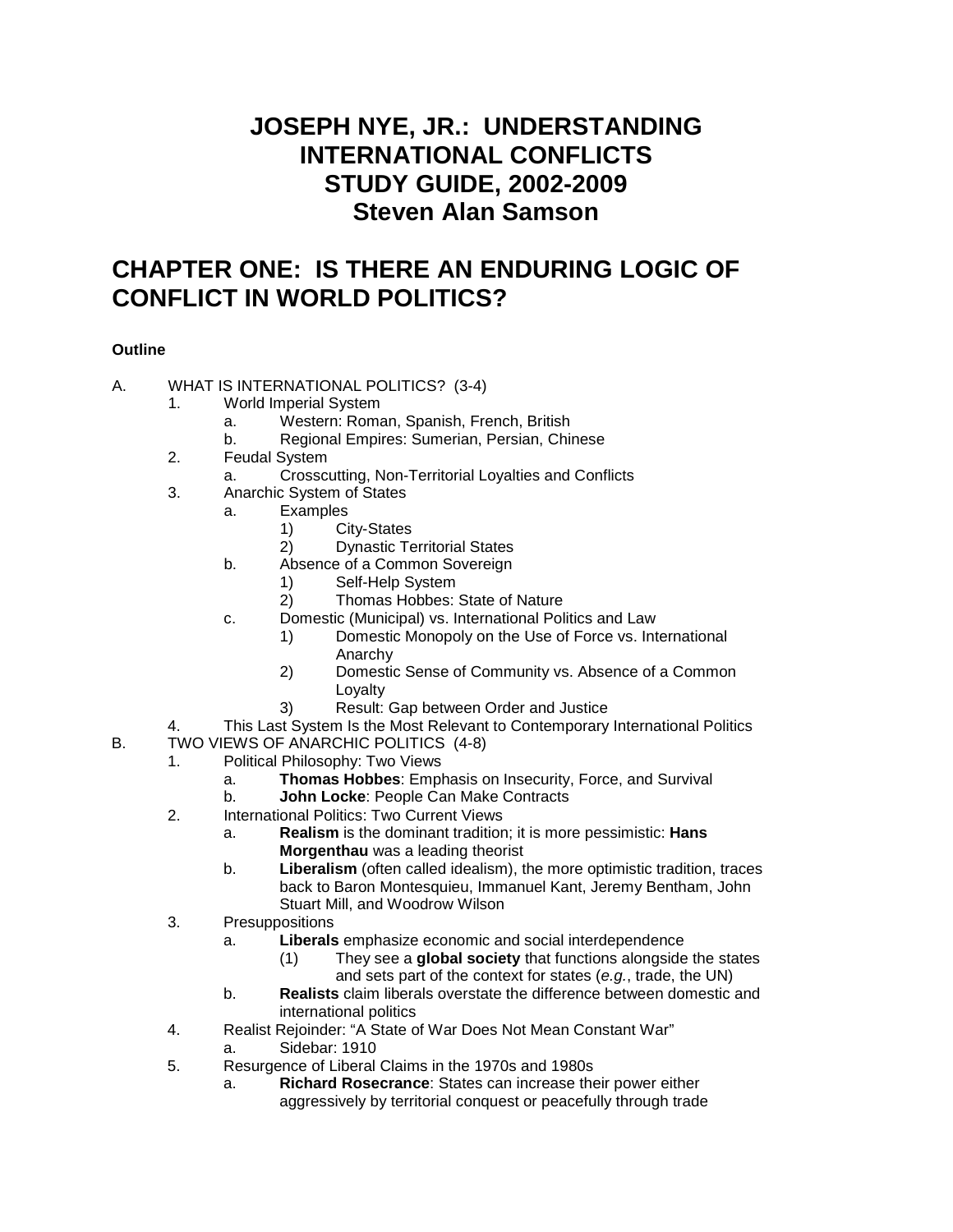- (1) Illustration: Japan
- 6. Ecological Interdependence: Vision of a World Without Borders
	- a. Ozone depletion<br>b. AIDS and drugs
	- AIDS and drugs
	- c. **Richard Falk**: **non-territorial loyalty**
	- d. Transnational forces are undoing the **Peace of Westphalia**
- 7. Realist Rebuttal
- 8. Other Approaches
	- a. **Marxism**
	- Dependency Theory [Cardoso changed to a free market view and served as the Brazilian president]
	- c. Kenneth Waltz: Neo-realism
	- d. Robert Keohane: Neo-liberalism

### 9. **Constructivists**

- a. Concepts are socially constructed [cf. medieval nominalism, deconstruction, and Chomsky's deep structures]
- b. Focus on instrumental rationality
- c. John Maynard Keynes' dead scribblers
- C. BUILDING BLOCKS (8-12)

### 1. **Actors**

- a. States
- b. Non-state actors
	- (1) TNCs or MNCs (multinational corporations)
- c. Middle East as an Illustration
	- (1) MNCs
	- (2) IGOs (intergovernmental organizations)
	- (3) NGOs (non-governmental organizations)
	- (4) Transnational ethnic groups such as the Kurds
- 2. **Goals**
	- a. National security

### 3. **Instruments**

- a. Stanley Hoffmann: Link between military strength and positive achievement has been loosened
- b. Reasons
	- (1) Nuclear weapons<br>(2) Expense of conve
	- Expense of conventional forces
	- (3) Internal constraints
	- (4) Alternatives to Force
- c. Basic game of security goes on
	- (1) **Hegemonic states**
	- (2) Hegemonic wars<br>(3) New treaty sets to
	- (3) New treaty sets the new framework of order: *e.g.*, the Treaty of Utrecht, 1713; the Congress of Vienna, 1815; and the United Nations system, 1945
- D. THE PELOPONNESIAN WAR (12)
	- 1. **Thucydides**: The Father of Realism

### a. *Strategos*=general

- E. A SHORT VERSION OF A LONG STORY (12-15)
	- 1. Initial Alliance of the Greece City-States during the Persians Wars
	- 2. Athenian Empire
		- a. **Delian League**
	- 3. Civil War in Epidamnus
		- a. Democrats sought help from Corcyra [the *metropolis*=mother city] but were turned down
		- b. Democrats turned to Corinth, an Athenian rival, but the Corcyreans sent a fleet to recapture their former colony and defeated the Corinthian fleet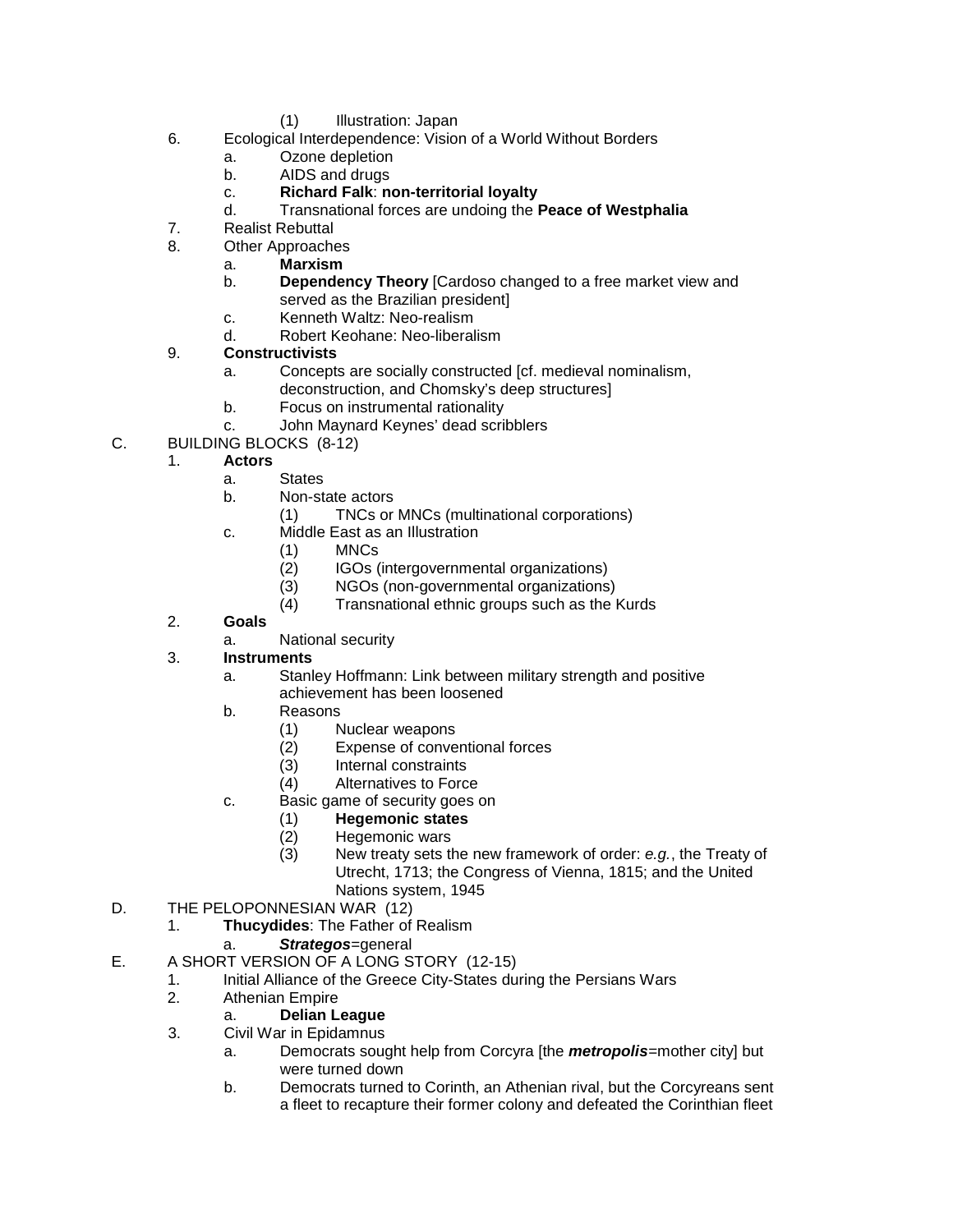- c. Corinth declared war and Corcyra turned to Athens for help
- 4. Athenian Dilemma: Break truce or allow a shift in the power balance?
	- a. Athenians pursued a deterrence strategy: show of force against Corinth did not succeed in forcing Corinth to back down
	- b. Corinth stirred up problems in Potidaea, which was an Athenian ally
	- c. Sparta had promised aid to Corinth if Athens attacked Potidaea
	- d. Athens sent forces to put down an uprising
- 5. Great Debate in Sparta
	- a. Spartans voted in favor of war in order maintain the **balance of power** by checking the increase of Athenian power
- 6. War (431-404 BC)
	- a. Peace of Nicias
	- b. Disastrous Sicilian Expedition
	- c. Four Hundred Oligarchs
	- d. Athenian Defeat
- F. CAUSES AND THEORIES (15-18)
	- 1. What Made War Inevitable
	- 2. **Pericles**
	- 3. **Athens' Security Dilemma**
		- a. Security dilemmas are characteristic of **anarchic organization**
	- 4. **Prisoner's Dilemma**
		- a. Cooperation
		- b. Issues of Trust and Credibility
	- 5. Balance of Naval Power
	- 6. Question of Cheating
- G. INEVITABILITY AND THE SHADOW OF THE FUTURE (18-20)
	- 1. Belief in War's Inevitability as a Cause
	- 2. **Robert Axelrod**
		- a. Tit-for-Tat strategy
	- 3. Belief in the Inevitability of War Is Corrosive in International Politics
		- a. If you suspect your opponent will cheat, you rely on yourself
	- 4. Thucydides' View of Human Nature
		- a. **Donald Kagan** contends that Thucydides erred; Sparta feared a slave revolt more than it feared Athens
		- b. Kagan's Conclusion: Precipitating Causes Policy Mistakes by the Chief Actors – Were More Important
	- 6. **Modern Lessons**
		- a. Be aware of both regularities and changes
		- b. Beware of patently shallow historical analogies
		- c. Be aware of the selectivity of historians
		- d. Historians are affected by their contemporary concerns; consequently the questions they ask change
	- 7. The Cure to Misunderstanding History Is to Read More, Not Less
- H. ETHICAL QUESTIONS AND INTERNATIONAL POLITICS (19-20)
	- 1. Uses of Moral Arguments
		- a. They move and constrain people
			- (1) *e.g.*, Corcyra's appeal
		- b. They are used rhetorically as propaganda to disguise less elevated motives
			- (1) *e.g.,* the **Melian Debate**
	- 2. The Basic Touchstone for Moral Arguments Is **Impartiality**
	- 3. Kantian Tradition (**deontological** emphasizes duties and rules) vs. the Utilitarian Tradition **(consequentialist**); some add Virtue Ethics (aretaic)
	- 4. Moral Arguments Can Be Judged in Three Ways:
		- a. Motives or intentions involved
		- b. Means used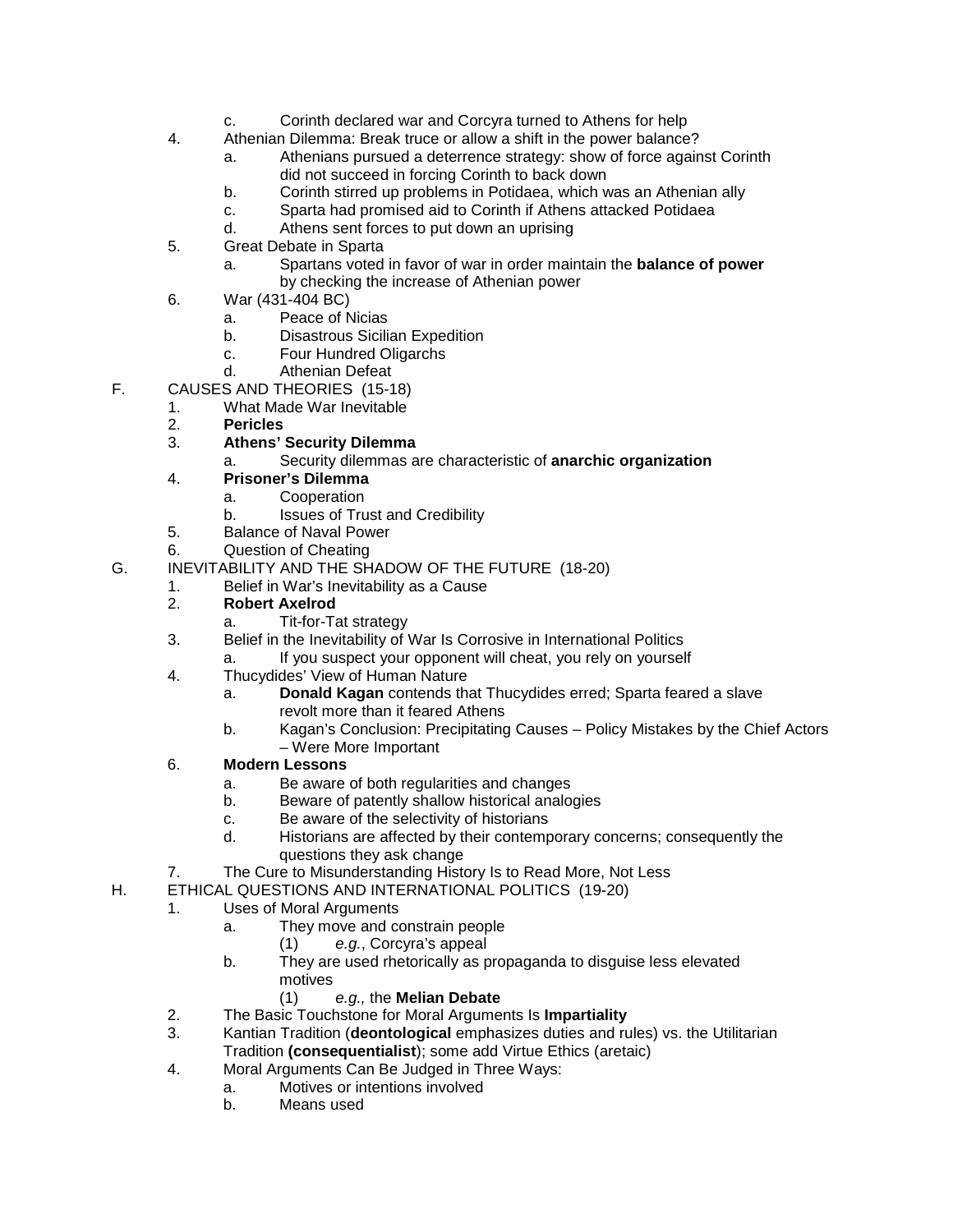- c. Consequences or net effects
- I. LIMITS ON ETHICS IN INTERNATIONAL RELATIONS (20-22)
	- 1. **Weak International Consensus on Values**
		- Different Standards of Behavior: Private vs. Public
			- a. Collective abstractions like the State not held to the same standard
	- 3. **Complexity of Causation**
		- a. **Oxford Union debate**, 1933
		- b. Hamburger argument
	- 4. Order and Justice Are Both Important
	- a. Absence of institutions to preserve the order that precedes justice
- J. THREE VIEWS OF THE ROLE OF MORALITY (23-28)

### 1. **Skeptics**

- a. Example: Thucydides
	- (1) **Melian Debate**: might makes right
- b. Morality Requires Choice
- c. Criticisms: Some Choices
	- (1) **Thomas Hobbes**: balance of power
	- International law and customs
	- (3) International organizations
- d. Just War Doctrine in Wartime
	- (1) Answer to pacifism
- e. Why Complete Skepticism May Be Rejected
- f. Realists Who Are Not Complete Skeptics
	- (1) Emphasis on order
	- Moral crusades disrupt balances of power [cf. Hobbes]
	- g. Tradeoffs between Order and Justice
- 2. **State Moralists**

### a. Example: **Michael Walzer**

- (1) States represent the pooled rights of individuals
- b. A Society of States with Certain Rules<br>(1) Sovereignty: Good fences make
	- (1) Sovereignty: Good fences make good neighbors<br>(2) Frequent violations
		- **Frequent violations**
- c. Intervention is a long-standing problem
	- (1) Examples of Panama and Kuwait
- 3. **Cosmopolitans**
	- a. Need to focus on distributive justice
		- (1) Problem of the "brain drain"
	- b. National boundaries have no moral standing
	- c. Limited cosmopolitan view looks at people's multiple loyalties:
	- **pluralism**
- 4. Strengths and Weaknesses of Each Approach
	- a. Trade-Offs
	- b. Outrage May Lead to Heightened Risk
	- c. The issues recur throughout history

- 1. **What Is International Politics?** Identify three basic forms of world politics. Identify the chief varieties of the **anarchic system of states**. What does the author mean by calling international politics "a self-help system?" What is life like in **Thomas Hobbes**'s **state of nature**? Identify two ways international law differs from domestic law? With what result? (3-4)
- 2. **Two Views of Anarchic Politics** Identify the two major traditions in thinking about international politics that in some ways began with Hobbes and Locke. Who are some of the leading exponents of each? What is the central perception of each? What are some of the arguments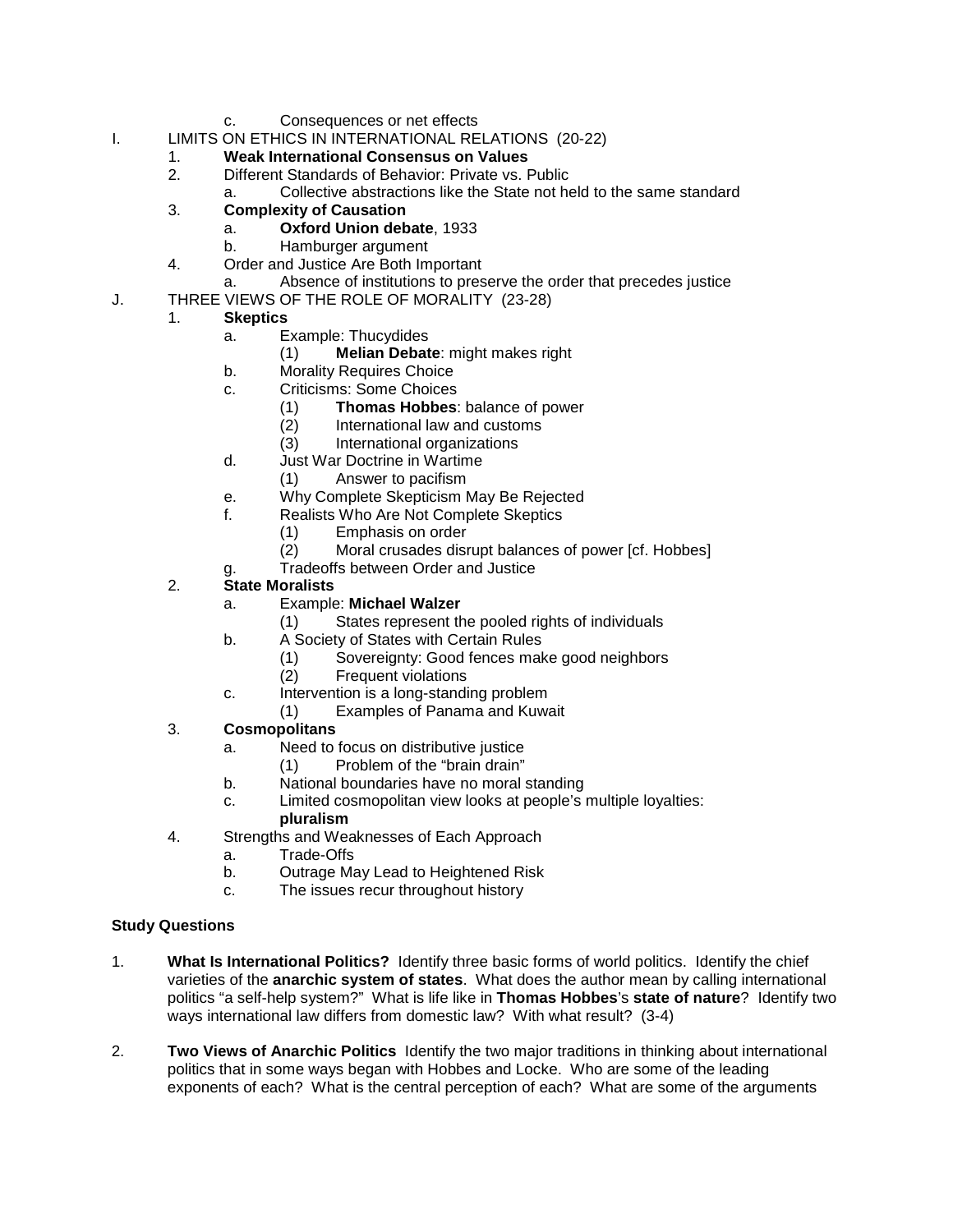pro and con? Identify five other approaches. How do **constructivists** differ from neorealists and neoliberals? What is the practical importance of theories? (4-8)

- 3. **Building Blocks** Identify three concepts that are basic to theorizing about international politics. How is each concept changing? (For example, actors include not only states but also IGOs, NGOs, and transnational ethnic groups). Identify three changes in the role of force. What other factors may play a larger role than force? How is the **balance of power** supposed to work? What are **hegemonic wars** and how are they resolved? (8-12)
- 4. **The Peloponnesian War** Summarize the key events and circumstances that led to the Second Peloponnesian War. What was Athens's dilemma? (12-14)
- 5. **Causes and Theories** What did **Thucydides** believe caused the war? What was the view of **Pericles**? What is a **security dilemma**? What is the **Prisoner's Dilemma** scenario in game theory? What was Athens's security dilemma, as described by the Corcyraeans? (15-17)
- 6. **Inevitability and the Shadow of the Future** What does Robert Axelrod believe to be the most effective strategy in Prisoner's Dilemma? What does it take to develop trust? (Trust is the title of a recent book by Francis Fukuyama). Compare Donald Kagan's view of the precipitating causes with Thucydides's theory of inevitability. What three lessons may be drawn from this ancient history. How did Thucydides's questions differ from those we might ask today? (17-20)
- 7. **Ethical Questions and International Poliics** How may moral arguments be used? What views did the Athenians and **Melians** take in 416 BC? With what result (p. 22)? Contrast the **Kantian**  (natural or intrinsic ethical norms) with the **utilitarian** (constructivist or consequentialist ethical norms) tradition. Identify three ways moral arguments may be judged. (20-22)
- 8. **Limits on Ethics in International Relations** Identify four reasons why ethics plays less of a role in international than in domestic politics. Why is the "hamburger argument" unsound? (22-23)
- 9. **Three Views of the Role of Morality** Identify three different views of ethics in international relations. Which views do realists tend to take? Idealists? Give three reasons why the argument of **skeptics** is inadequate. According to **Thomas Hobbes**, what does escaping the **state of nature** require? What role may be played by international law and customs? International organizations? What takes priority: justice or order? What is the problem with moral crusades? (23-26)
- 10. What are the chief considerations for **state moralists**? What circumstances might justify intervention? What are the chief considerations for **cosmopolitans**? What is distributive justice? What are the strengths and weaknesses of each view? What is the place of morality? [In the Morgenthau reading later, we will consider the issue of morality from a classical realist perspective]. What has changed since the time of Thucydides? (26-28)

#### **Review**

| world imperial system                                                       | feudalism                                    | anarchy                        |  |  |  |
|-----------------------------------------------------------------------------|----------------------------------------------|--------------------------------|--|--|--|
| city-states                                                                 | territorial dynasties                        |                                |  |  |  |
| anarchic system of states                                                   | international politics as a self-help system |                                |  |  |  |
| balance of power                                                            | hegemonic state                              | nonstate actor                 |  |  |  |
| NGOs, intergovernmental organizations (IGOs)                                |                                              | Thomas Hobbes' state of nature |  |  |  |
| John Locke                                                                  | Immanuel Kant                                | Jeremy Bentham                 |  |  |  |
| Athens's security dilemma                                                   | moral crusades                               | strategos (general)            |  |  |  |
| Thucydides                                                                  | <b>Pericles</b>                              | Prisoner's Dilemma             |  |  |  |
| Second Peloponnesian War                                                    | Corinthians                                  | Epidamnians                    |  |  |  |
| Melians (Melian dialogue)                                                   | Corcyraeans                                  | realism                        |  |  |  |
| reasons ethics plays less of a role in international than domestic politics |                                              |                                |  |  |  |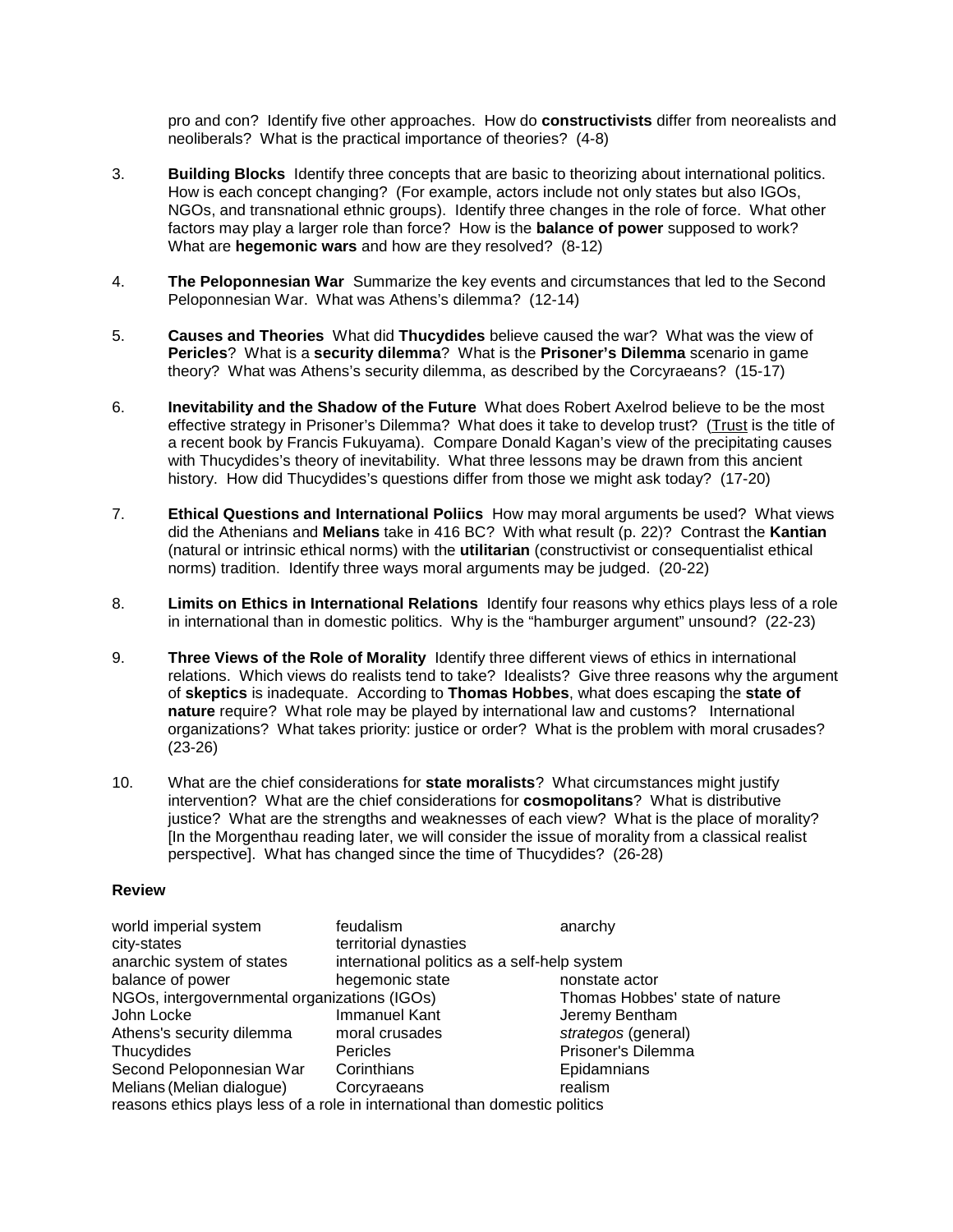dependency theory **liberalism** constructivism views of the role of morality skeptics state moralists state moralists cosmopolitans three basic forms of world politics

# **CHAPTER TWO: ORIGINS OF THE GREAT TWENTIETH-CENTURY CONFLICTS**

- 1. **International Systems and Levels of Causation** What is an **international system**? What are some of its intangible aspects? In light of the issue of morality (p. 28), why are the *unintended consequences* of a system (such as the **market system**) important? How did the existing international system affect Bolshevik behavior? [Revolutionaries sometimes refer to the pattern as "co-optation," which justifies destroy existing institutions]. What is the **geopolitical** view of the distribution of power among states, as understood by **Kautilya** and **Machiavelli**? What accounts for a checkerboard pattern? (33-35)
- 2. **Levels of Analysis** Identify three levels of analysis. What does Nye mean by **overprediction**? What is **William Occam**'s **rule of parsimony**? (35-37)
- 3. **Systems: Structure and Process** Kenneth Waltz's concept focuses on what aspect of a system? How does polarity affect the structure of a system? What three elements determine the process of an international system? (37-38)
- 4. **Revolutionary and Moderate Goals and Instruments** What factors do constructivists take into account? What were the rules of the game in the eighteenth century (a period defined in part by the **Treaty of** Utrecht)? Why did states' goals change? How did the Napoleonic Wars change the process? What makes the French Revolution **exogenous** to a structural theory? How did technology change the means? (38-39)
- 5. **The Structure and Process of the Nineteenth-Century System** What changes resulted from the **Congress of Vienna**? When did the big change occur? Why did it not produce instability? What changes do constructivists point out? (39-42)
- 6. **A Modern Sequel** How has the German problem changed over the years? What made possible Germany's reunification? Identify three ways things have changed. (42-43)
- 7. **Domestic Politics and Foreign Policy** How may the beginning of the Peloponnesian War, the onset of the Austro-Hungarian War, and the end of the Cold War be understood at the level of domestic politics? How did **Karl Marx** and classical liberals like **Richard Cobden** view the relationship between capitalism and war or peace? How well did Marxist and liberal theories account for the onset of the First World War and other events based on domestic politics? (43-44)
- 8. **Liberalism Revived** Why were liberal theories discredited? What are the four strands of recent liberal thinking? Why is trade important? Illustrate with the case of Japan in the 1930s, as noted by **Eugene Staley**, and recently. According to **neoliberals**, why do international organizations matter? How do institutions stabilize expectations? What did Karl Deutsch mean by "pluralistic security communities?" What circumstances might cause security dilemmas to reemerge in Europe? (44-47)
- 9. **Liberal Democracy and War** According to **Michael Doyle**, why do liberal democracies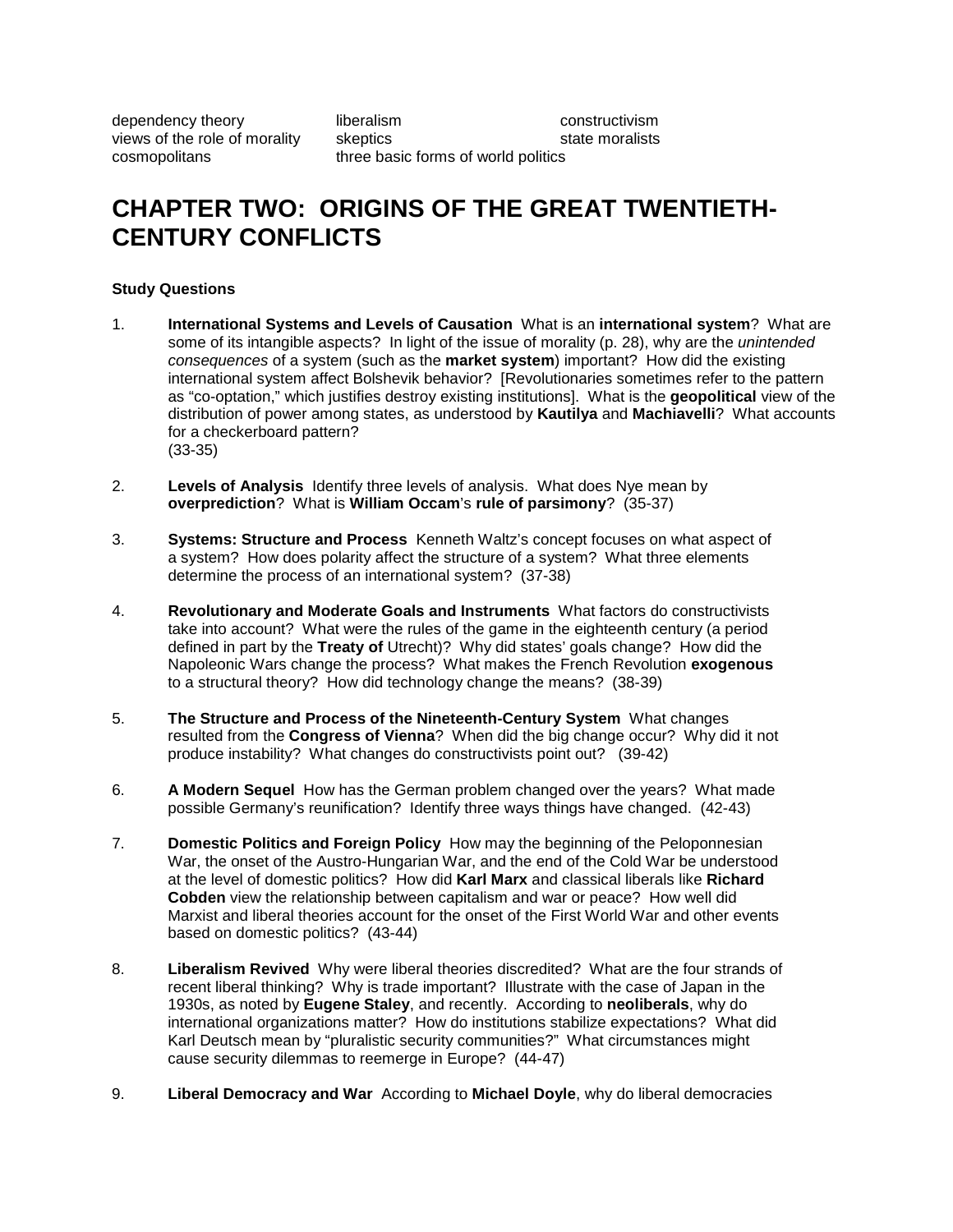not fight other liberal democracies? How does a **plebiscitary democracy** differ from a liberal democracy?

- 10. **Definition of National Interests** Compare and contrast the realist and liberal views. (46)
- 11. **Variations in Foreign Policies** Besides trade and democracy, what other factors in their Domestic affairs may explain different foreign policies? (47-50)
- 12. PowerPoint: The five **crises of national development** in the model developed by Michael Roskin are identity, legitimacy, penetration, participation, and distribution.
	- 1) Identity: tribalism, unassimilated minorities
	- 2) Legitimacy: dynastic conflicts, rebellions
	- 3) Penetration: poor integration, political and financial corruption
	- 4) Participation: electoral turmoil, one-party dominance, voter apathy or discrimination
	- 5) Distribution: class struggle, social and economic democracy

Most emerging or developing countries are still trying to develop a national identity and unifying common culture of some sort. Many seek to redirect tribal loyalties to the central government and integrate (or oppress) unassimilated minorities. But the title of Samuel P. Huntington's last book, Who Are We?, shows that even a developed country like the United States is wrestling with this problem. Second: Are there disaffected groups that call into question the legitimacy of the regime? Mass public education and ethnic cleansing are rather different responses to the same crisis. Third: How effectively does the regime's rule extend over its territory? Does it assert effective sovereignty? Fourth: How well are people able to register their political views and demands? Are elections frequently accompanied or followed by riots or boycotts? Finally: How effectively, on the one hand, does the regime protect life, liberty, and property, and help regularize commerce within a civil society? On the other hand, how much does the regime favor some groups or classes of people over others and attempt to redistribute life's chances, including property and opportunities? This is a continuing problem for all regimes. Poorly-integrated countries are stuck in the third crisis. But to some degree, kleptocracy (rule by thieves) is a common problem everywhere. Transparency International evaluates the levels of corruption and relative transparency of countries around the world.

13. C**ounterfactuals** What are they? How may they be used to define causal claims? Identify four criteria that can be used to test counterfactual thought experiments. (50-53)

#### **Review**

| system                                                                   | <b>Richard Cobden</b>         | Kautilya            |  |  |
|--------------------------------------------------------------------------|-------------------------------|---------------------|--|--|
| Prisoner's Dilemma                                                       | <b>Prince Metternich</b>      | Congress of Vienna  |  |  |
| strands of liberal thinking                                              | 1870 unification of Germany   | Otto von Bismarck   |  |  |
| overprediction                                                           | Occam's razor                 | rule of parsimony   |  |  |
| neoliberals                                                              | expectations of stability     | liberal democracies |  |  |
| plebiscitary democracies                                                 | structure and process         | levels of analysis  |  |  |
| Marxist and liberal views of the relationship between war and capitalism |                               |                     |  |  |
| poorly integrated countries                                              | Japan's behavior in the 1930s | Eugene Staley       |  |  |
| ideologies of nationalism and democracy                                  |                               | Michael Doyle       |  |  |
| low-level generalization about variations in foreign policy              |                               | counterfactual      |  |  |
| examples of revolutionary goals and instruments                          |                               |                     |  |  |
| the idea of popular sovereignty as spread by Napoleon through Europe     |                               |                     |  |  |
| Frederick the Great's seizure of Silesia from Maria Theresa              |                               |                     |  |  |
| the French use of the levée en masse instead of mercenaries              |                               |                     |  |  |
| the once popular notion in France that all monarchs should be executed   |                               |                     |  |  |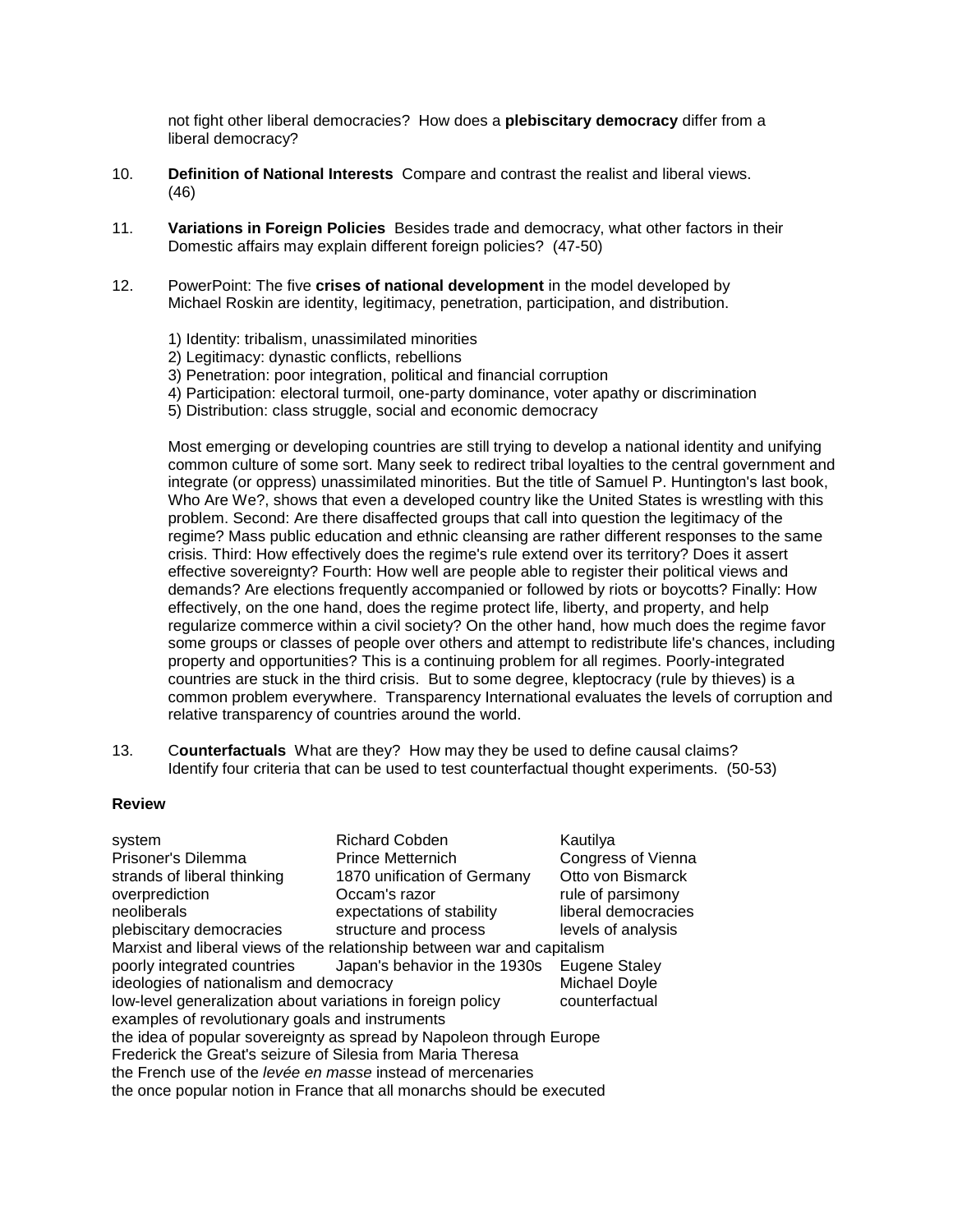#### **Wars of German Unification (PowerPoint Slides): Review**

Carl von Clausewitz Neville Chamberlain Denmark

**Otto von Bismarck** 

# **CHAPTER THREE: BALANCE OF POWER AND WORLD WAR I**

#### **Study Questions**

1. **Balance of Power** Compare and contrast **David Hume**'s, **Richard Cobden**'s, and **Woodrow Wilson**'s ideas about the **balance of power**. Following the unprecedented **Thirty Years War**  (1618-1648), the nine hegemonic wars that followed the Treaty of Westphalia (1648) were: the **War of the League of Augsburg** (1689-1697); the **War of the Spanish Succession** (1702- 1713); the **War of the Austrian Succession** (1740-1748); the **Seven Years War** (also the **Third Silesian War**, 1756-1763); the **War of American Independence** (1775-1763); the **War of the First Coalition** against France (1792-1797); the **Napoleonic Wars** (1803-1815); the **First World War** (1914-1918); and

the **Second World War** (1939-1945). Why do states balance power? (58-59)

- 2. **Power** Define: power, **power conversion**, **power resources**, **hard power** vs. **soft power**. How has power been transformed in the age of information-based economies and transnational interdependence? (59-62)
- 3. **Balances as Distributions of Power** Identify three meanings of **balance of power**. What is the **hegemonic stability theory**? [Its opposite is the hegemonic transition theory]. What dog did not bark in 1895 [over disputed territorial claims between Venezuela and British Guiana]? (62-63)
- 4. **Balance of Power as Policy** How did Lord **Palmerston** and Winston Churchill articulate and Sir **Edward Grey** practice the policy of balancing? What is **bandwagoning**? Why is it risky in international politics? Identify five reasons countries join the stronger rather than the weaker side. (63-65)
- 5. **Balance of Power as Multipolar Systems** What are the distinguishing features of a **classical balance of power system**? How did the balance of power system following German unification break down? Identify **five periods** in the nineteenth-century balance of power system [known as the *Pax Britannica*]. (65-67)
- 6. **Alliances** Why are alliances form and why do they collapse? What were the hallmarks of **Bismarck**'s alliance system? (67-68)
- 7. **The Origins of World War I** Identify some of the major international consequences of the First World War. (68-69)
- 8. **Three Levels of Analysis** What were the two key structural changes at the systems level of analysis? What role was played by: the **Tirpitz Plan**, the Boer War, the **Crowe memorandum**? When did Britain stop playing the critical role of balancer (maintainer of the balance of power)? What was the effect of the **Triple Entente**? Identify four changes in the process? [Erik von Kuehnelt-Leddihn has a different insight into the "Dear Nicky" letter, noting that Nicholas was deceived by two of his generals]. [Correction: Herbert Spencer articulated the "survival of the fittest" philosophy]. (69-71)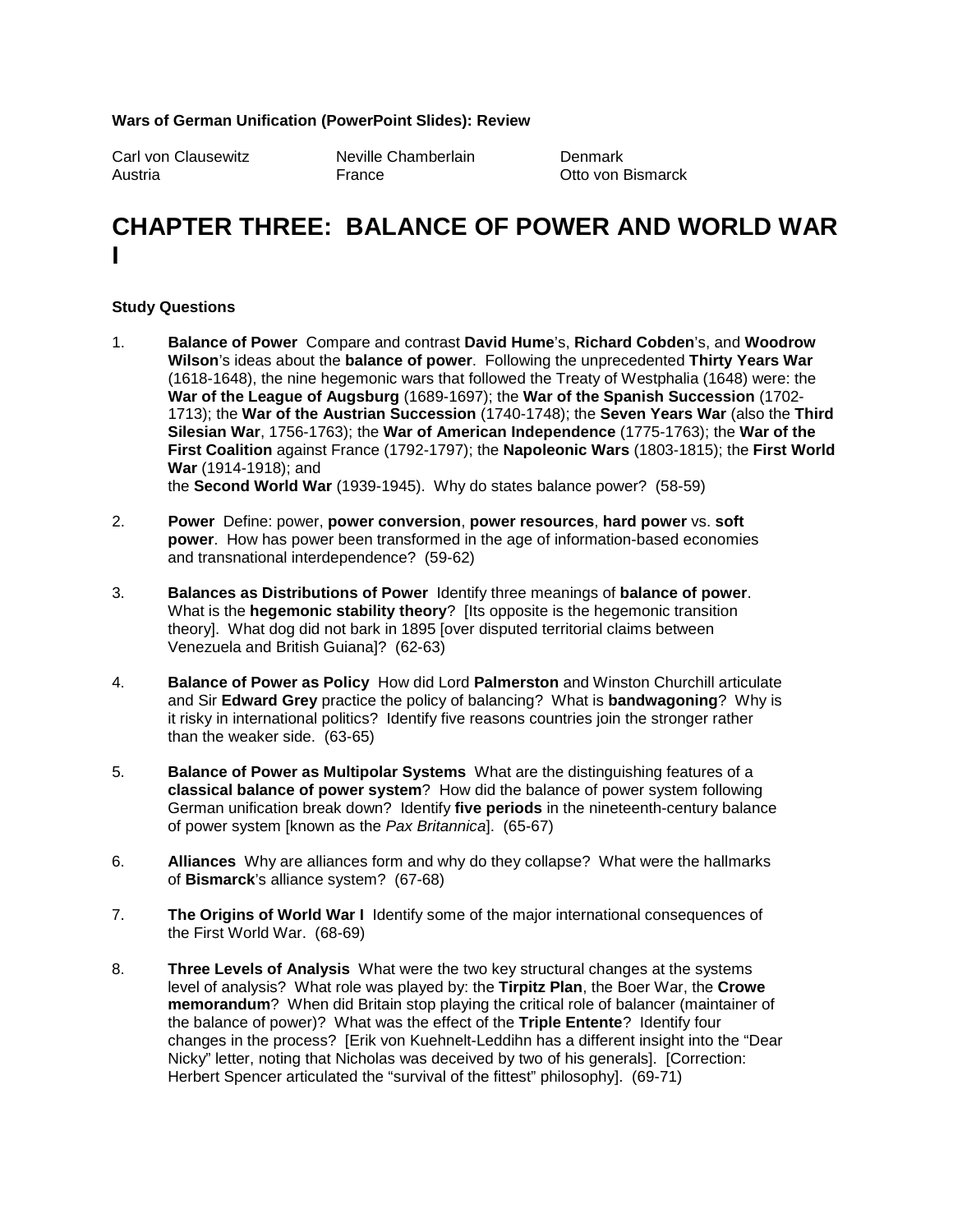- 9. Why does Lenin's imperialist theory fail to explain what happened at **Fashoda** in 1898? Who was threatened by the rise of nationalism in the Balkans and why? Why did the **Coalition of Rye and Iron** favor German expansionism? How did the personalities of **Franz Josef**, **Count Berchtold**, **Nicholas II**, and **Wilhelm II** contribute to the tragedy? (71-74)
- 10. **Was War Inevitable?** What were the **deep causes** of the First World War? The **intermediate causes**? The **precipitating cause**? What was the **Schlieffen Plan**? What possibly would have made its assumptions obsolete by 1916? (74-77)
- 11. **What Kind of War?** Counterfactually, what four other wars were possible? [Incidentally, United States entry into the war came shortly after the British intercepted the **Zimmermann note**, which offered Mexico incentives to ally itself with Germany if the Americans entered the war]. What three lessons does the author draw? (77-81)

# APPENDICES: OTHER TAKES ON THESE ISSUES

## 1. **Eyre Crowe, Memorandum, January 1, 1907**

Either Germany is definitely aiming at a general political hegemony and maritime ascendancy, threatening the independence of her neighbours and ultimately the existence of England; Or Germany, free from any such clear-cut ambition, and thinking for the present merely of using her legitimate position and influence as one of the leading Powers in the council of nations, is seeking to promote her foreign commerce, spread the benefits of German culture, extend the scope of her national energies, and create fresh German interests all over the world wherever and whenever a peaceful opportunity offers. . . . It will, however, be seen, upon reflection, that there is no actual necessity for a British Government to determine definitely which of the two theories of German policy it will accept. For it is clear that the second scheme (of semiindependent evolution, not entirely unaided by statecraft) may at any stage merge into the first, or conscious-design scheme. Moreover, if ever the evolution scheme should come to be realized, the position thereby accruing to Germany would obviously constitute as formidable a menace to the rest of the world as would be presented by any deliberate conquest of a similar position by "malice aforethought."

## 2. **Donald Kagan**

Bismarck's unification of the Germans under the leadership of Prussia was an astonishing achievement. His ability to solidify the place of the new and threatening entity in a European system shattered by its emergence and to create a new international order in which Germany could live in peace and prosper may have been even more remarkable. For the two decades after 1871 that he remained in power there were no wars among the great powers. Even after he was dismissed in 1890 by the new German emperor, William II, it took his successors another quarter of a century to undo and reverse his policies and so distort the system he created as to produce a major war.

Bismarck's second great achievement rested, in part, on Germany's strong military and industrial power, which gave his policies weight and respect. . . . Central to his goal was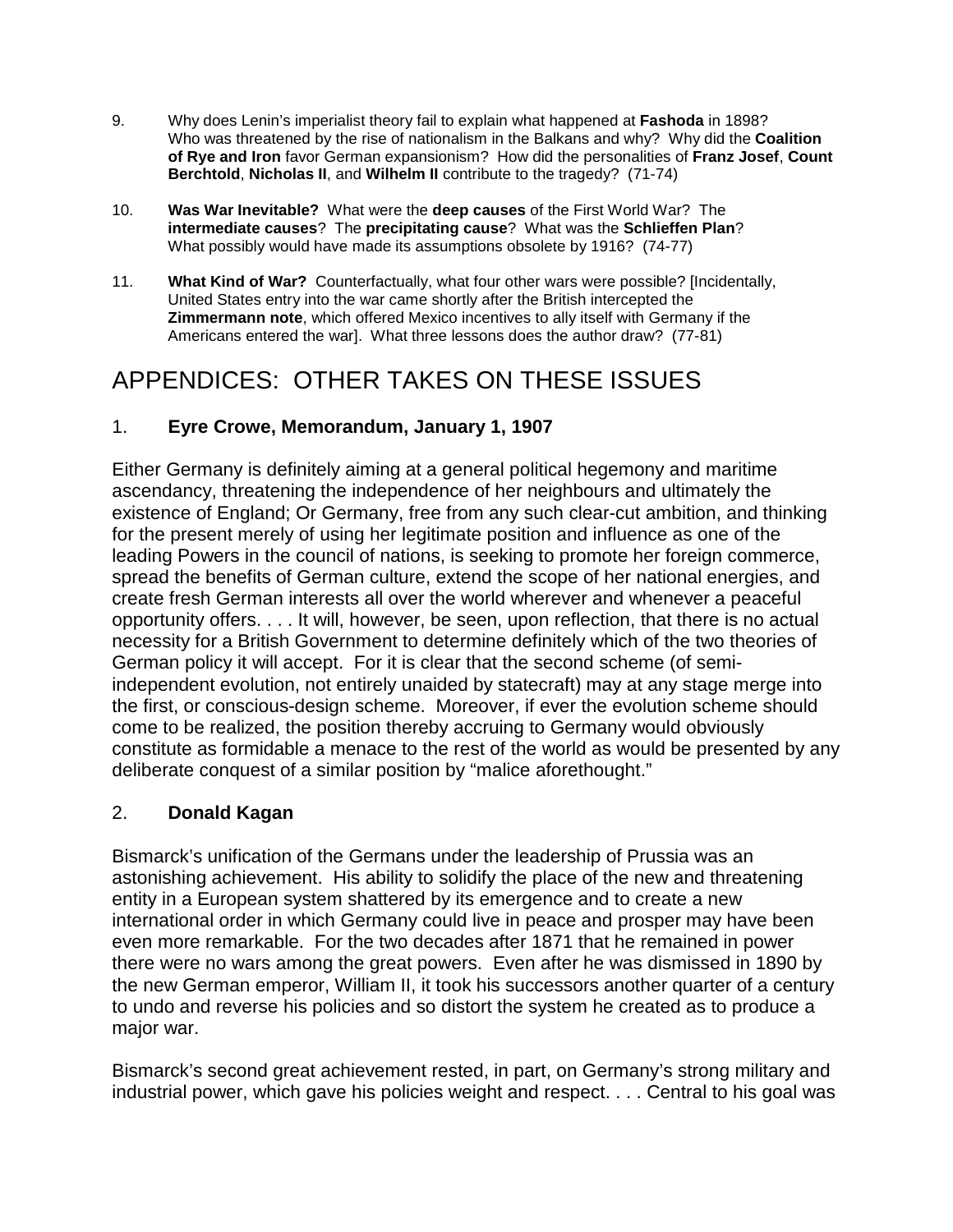the need to convince the other powers that Germany was what he repeatedly asserted: a "saturated" power that needed to turn inward to consolidate in peace what had been gained in three swift wars.

[Following the dismissal of Bismarck in 1890, the first and most important part of Bismarck's system to be sacrificed was a flexible accommodation (the Reinsurance Treaty) with the Russians that kept them isolated from France and kept Germany from becoming too closely linked to Austrian ambitions. A few years later the two-front Schlieffen Plan grew in response to a Franco-Russian alliance that Bismarck had so skillfully prevented].

## 3. **David W. Ziegler**

German preparation for war followed the Schlieffen Plan, which rested on several assumptions. One was that any major war in Europe would be for the Germans a twofront war, against Russia in the east and France in the west. Another assumption was that the huge Russian army would be impossible to defeat; the most the Germans could hope to do would be to keep the Russian army from defeating them. The one advantage that the Germans had, the Schlieffen Plan assumed, was technological superiority, particularly the ability to mobilize quickly. They assumed they could mobilize in two weeks; the Russians, with more territory and a less-developed railroad network, would need six weeks. Therefore, the Schlieffen Plan called for a major offensive first against France, to knock it out of the war before turning the German army to the more difficult task of fighting the Russian army. For this reason, the Russian mobilization was greeted with alarm in Berlin. If the Schlieffen Plan were to work (and for all practical purposes it was the only plan the Germans had), then it was essential that the Germans begin mobilizing as soon as the Russians did. Otherwise they would lose the advantage afforded them by their superior technology. Never mind that the Russian mobilization was directed against Austria. The crucial factor, in German eyes, was mobilization.

Thus when the Germans in their turn delivered an ultimatum to Russia on July 31, demanding that they demobilize, it was not so much in defense of Austria as in defense of their own strategic situation. When Russia declined to demobilize, the Germans mobilized. The French, realizing what was coming, did so too. . . .

The connecting thread, from the assassination in Sarajevo to the German attack on France, was military planning.

## 4. **Erik von Kuehnelt-Leddihn**:

[At the end of the war the Reichstag appointed a commission to determine responsibility for the war. Dr. Arthur Rosenberg, a Social Democrat who headed the commission, exonerated Wilhelm II almost completely. Erik von Kuehnelt-Leddihn describes the emperor as] a gifted but rather loud-mouthed and most undiplomatic ruler. . . . He was a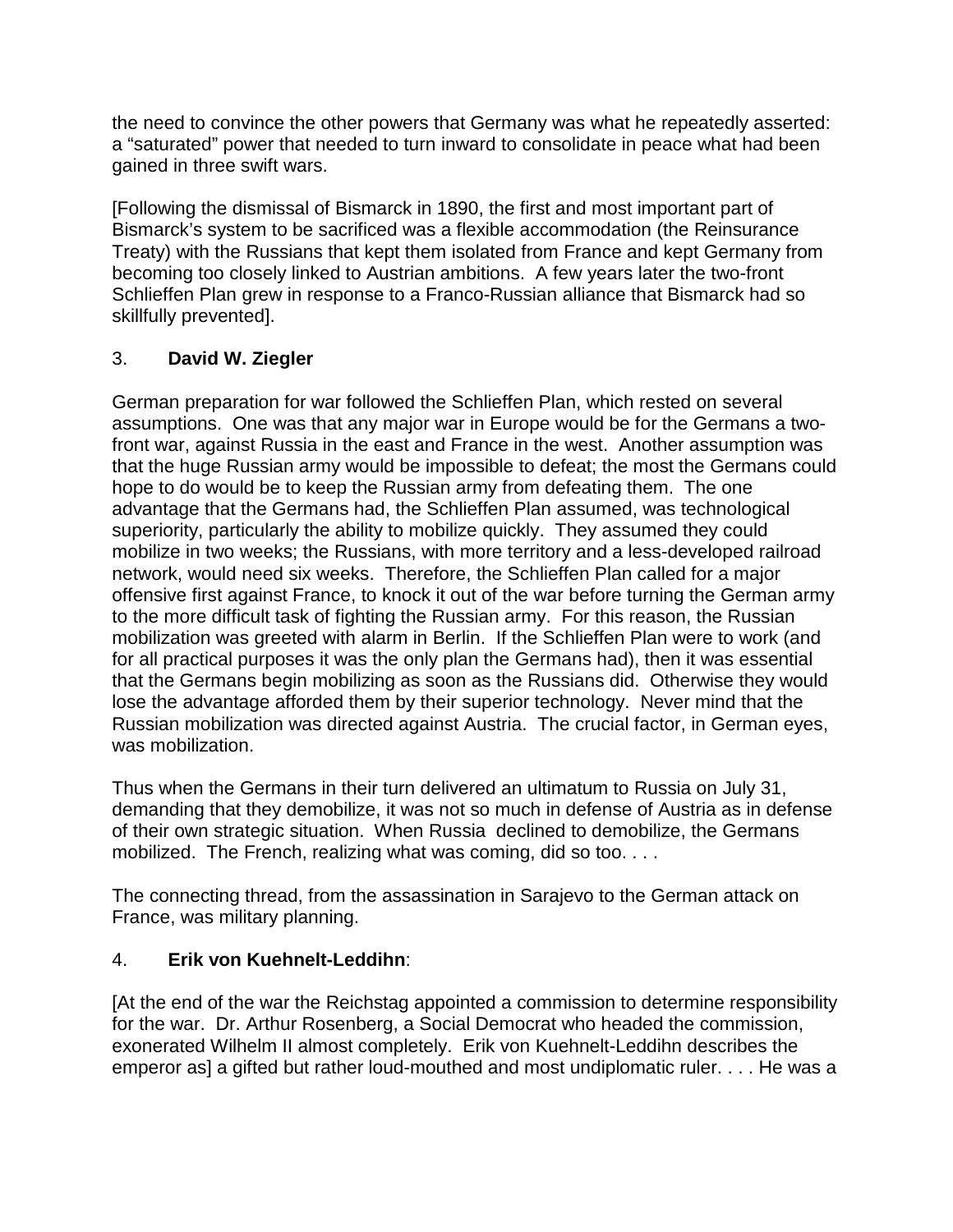victim of too much adulation and misinformation, but was by no means a villain, as Walter Rathenau has pointed out. . . .

Harry Elmer Barnes, an American historian who tried to assess the guilt for this silliest of all major wars, named Serbia first, Russia second, Austria-Hungary third, France fourth, the German Reich fifth, and Britain sixth. What could have been a local intervention by Austria-Hungary against Serbia was transformed into a pan-European war by the actions of two Russians, War Minister Sukhomlinov and General Yanushyévich, chief of the Russian general staff. They lied constantly to their emperor about their mobilization not only along the Austrian, but also along the German frontier. An exchange of telegrams between "Willy" and "Nicky" (unfortunately, there was no "hot line" yet) caused the Kaiser to believe that his cousin and friend was trying to deceive him. He thereupon declared war on Russia. (Footnote: The Bolsheviks tried Yanushkievitch and Sukhomlinov in 1918 – at that time a fair trial was still possible. Both insisted that they had acted as patriots. In retrospect it become clear that they acted less as patriots than as faithful servants of *France*. Lord Grey was very right when he wrote: "Let it never be forgotten that it was the energy and tremendous sacrifice with which Russia made this advance [i.e. into East Prussia] that saved the Allies in the summer of 1914. . . . The whole-hearted efforts and all the strength of Russia were needed in the early stages to save the Allies"). Russia was tied to France by a military alliance; and thus began a war that could have been ended by a compromise as late as 1917, which would have saved us the misery Europe has been living in ever since. But the American intervention made compromise impossible. The Germans, most of the time victorious in this war *about* Austria-Hungary, were forced to their knees primarily by the hunger blockade.

#### **Appendices Review**

two theories of German policy Bismarck's achievements hazards of the Schlieffen Plan war guilt

#### **Nye Review**

David Hume **Noodrow Wilson** Richard Cobden<br>
Sir Edward Grev **Communist Contract Communist Communist Communist Communist Communist Communist Communist Commu** Sir Edward Grey **Lord Palmerston power conversion** hard power power resources soft power 1815-1822: the Concert of Europe 1822-1854: the rise of nationalism and democracy 1854-1870: nationalism and the unification of Italy and Germany Count Berchtold 1870-1890: Bismarck's Revived Concert **Emperor Franz Josef** causes of World War I: key factors at the individual and structural levels of analysis Kaiser Wilhelm II Czar Nicholas II confrontation at Fashoda Germany's Coalition of Rye and Iron corruption of the Ottoman government complacency about peace rise of German power rigidity of the alliance system<br>rise of nationalism Austria's desire to prevent disintegration Austria's desire to prevent disintegration hegemonic stability theory Tirpitz Plan Schlieffen Plan<br>
bandwagoning phenomenon balance of power strategy Bismarck's alliance system bandwagoning phenomenon

# **CHAPTER FOUR: THE FAILURE OF COLLECTIVE SECURITY AND WORLD WAR II**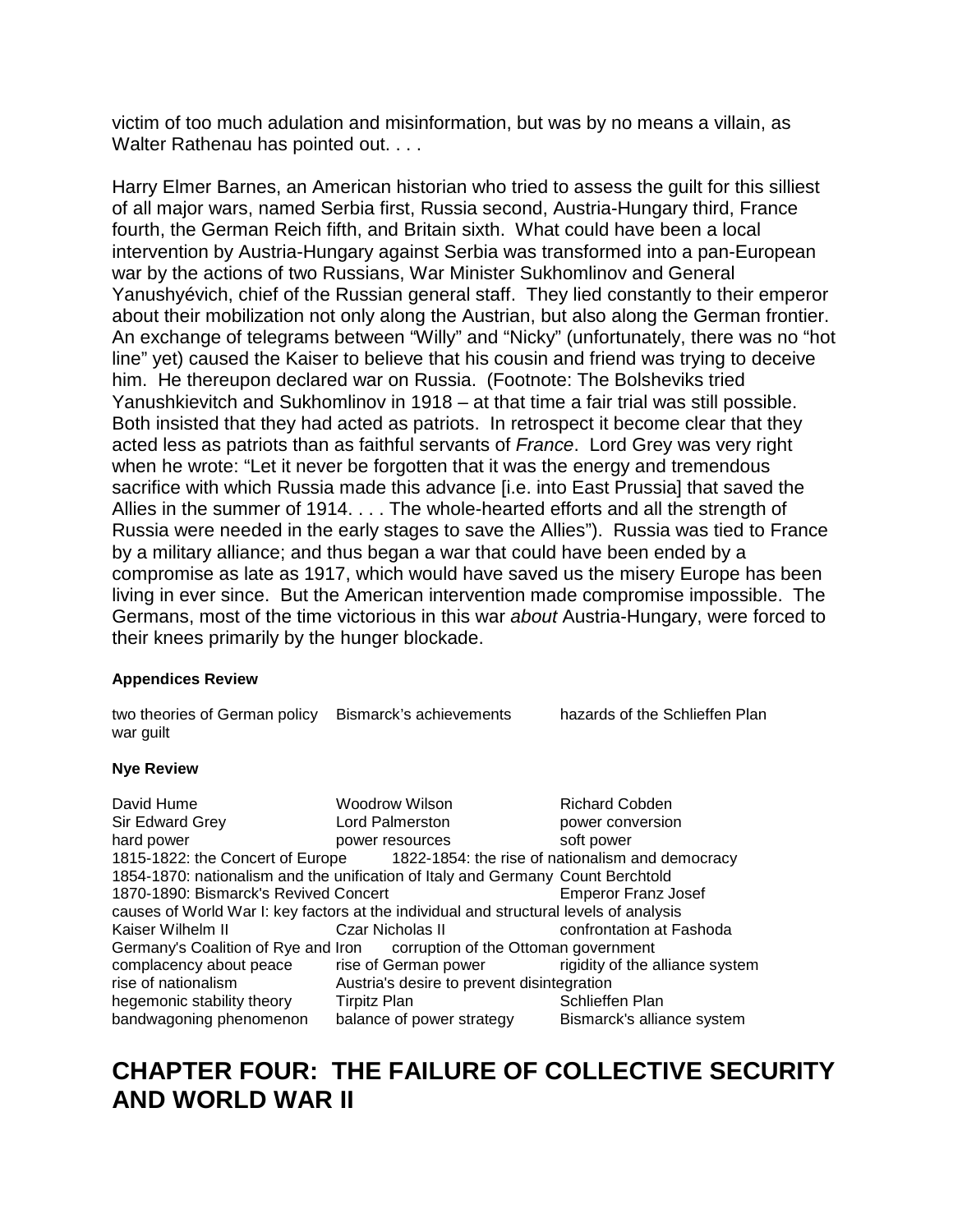- 1. **The League of Nations** What change was **Woodrow Wilson** determined to introduce into the international system (which is reflected in his famous **14 Points**)? Identify the three major points of the **collective security** system? Identify three ways in which it differed from the balance of power approach. What were some of the ambiguities in the Covenant of the League of Nations? What was its understanding of international law? (85-88)
- 2. **The United States and the League of Nations [**American opponents of the Versailles Treaty were divided into two camps: reservationists and irreconcilables]. **Henry Cabot Lodge**, a political ally of the late Theodore Roosevelt, led the reservationists. [Intellectual animosity long characterized the relationship between Wilson and Lodge]. (88-89)
- 3. **The Early Days of the League** What did the French want? The British? Why did the French form alliances with Poland and the **Little Entente**? What was the state of Germany after the war? How did the **Versailles Treaty** make things worse? Why were the Italians unhappy with the peace (consider the **Treaty of London**)? What commitments did Germany make in the **Treaty of Locarno**? What was the **Kellogg-Briand Pact**? (89-90)
- 4. **The Manchurian Failure, the Ethiopian Debacle** Why did collective security fail in **Manchuria** and **Ethiopia**? [Discrimination against Japan by the United States in the Washington Conference's 5:5:3:1:1 formula for postwar naval size was also a sore point]. Why did the sanctions against Italy finally take a back seat in 1936? [The Haitian delegate showed a real understanding of Thomas Hobbes's point about equality in the state of nature]. (90-93)
- 5. **Hitler's War?** How was the German problem solved after the Second World War? What kind of war did Hitler want? What is the significance of the **Hossbach memorandum**? (93-95)
- 6. **Hitler's Strategy** What were Hitler's four options when he came to power in 1933? Identify the **four phases** in which he pursued the fourth option. How did Hitler outmaneuver his foes at Stresa and in the Rhineland? [The *Anschluss* is the name given Hitler's seizure of Austria in 1938]. What excuse did Hitler use to justify seizing the **Sudetenland**? The Munich Conference is now synonymous with the word "appeasement" (see pp. 107-08). Hitler's "brilliant diplomatic coup" (p. 97) was the **Molotov-Ribbentrop Pact**, an alliance of two predatory regimes. The seizure of western Poland in September 1939 was followed by the "**Phony War,**" which lasted until May. But neither the Russians, who had seized eastern Poland in mid-September, nor the Germans were quiet. Russia annexed the Baltic states, then invaded Finland at the end of November, resulting in its expulsion from the League of Nations. The Phony War became a shooting war in the West when the Germans seized Denmark and Norway in April and then launched the *Blitzkrieg* against the Low Countries and France in May. All through this period Hitler monopolized the initiative; his foes merely reacted. The real issue is: Why did Hitler finally fail? (95-98)
- 7. **The Role of the Individual** What aspects of Hitler's personality brought on global war and failure? How did he misjudge the United States? (98-99)
- 8. **Systemic and Domestic Causes** At the structural level, what made the **Versailles Treaty** too harsh and too lenient at the same time (here analogies might be made with the conclusion of the Gulf War)? Identify three domestic-level changes. Food for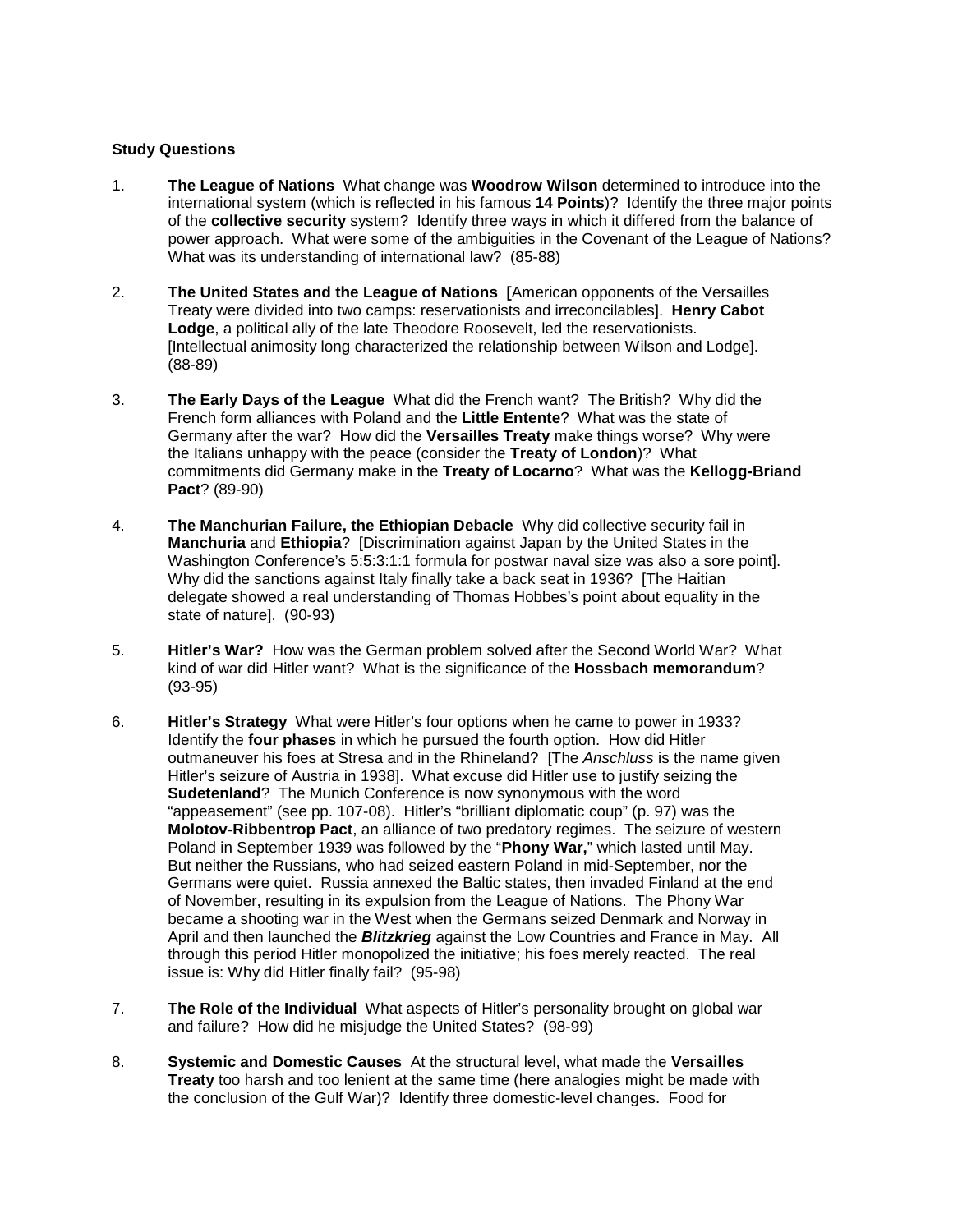thought: What domestic-level factors shape American policy today? How do the various causes fit together? (99-101)

- 9. **Was War Inevitable?** What might the Western democracies have done differently? When did war become virtually inevitable? (102-03)
- 10. **The Pacific War** What was the economic and political context in which Japan began to impose its East Asia Co-Prosperity Sphere? After Japan's seizure of French Indochina following the fall of France, what three options could the militarists have exercised? Why did they choose to move against the United States? B How did the three levels of analysis work together? (99-103)
- 11. **Appeasement and Two Types of War** In the author's judgment, when was appeasement appropriate? Inappropriate? (103-04)

#### **Review**

collective security systems vs. balance of power systems sovereignty<br>appeasement Henry Cabot Lodge Treaty of Locarno appeasement **Henry Cabot Lodge** Treaty of Locarno<br>
Kellogg-Briand Pact Treaty of London Treaty of Versailles Kellogg-Briand Pact<br>war-guilt clause war-guilt clause crises over Manchuria and Ethiopia in the 1930s<br>League of Nations sanctions the four phases of Hitler's breakout strategy the four phases of Hitler's breakout strategy<br>r II Franklin Roosevelt precipitating cause of World War II Sudetenland [Molotov-Ribbentrop Pact] appeasement<br>Greater East Asia Co-Prosperity Sphere oil embargo Greater East Asia Co-Prosperity Sphere precipitating causes of the Pacific War what might have forestalled World War I what might have prevented World War II

# **CHAPTER FIVE: THE COLD WAR**

#### **Study Questions**

- 1. **Deterrence and Containment** Distinguish between **deterrence** and **containment**. Give examples of each. (112-13)
- 2. **Three Approaches to the Cold War** Identify the three main **schools of opinion** on the causes of the Cold War. What evidence does each school of opinion cite in favor of its view? How do **hard revisionists** differ from **soft revisionists**? Basically, what view does **John Lewis Gaddis** take today? (114-16)
- 3. **Roosevelt's Policies, Stalin's Policies** Why did Roosevelt demand unconditional surrender? What are some examples of Soviet pragmatism during the war? (116-18)
- 4. **Phases of the Conflict** Identify the six issues that contributed to the eventual change from Roosevelt's strategy to the onset of the Cold War. What happened to the **lend-lease** aid program? From **Kennan**'s and Litvinov's perspectives, why would appeasement have failed to work? What did Kennan object to in the **Truman Doctrine**? What was the rationale for the **Marshall Plan**? What caused Truman finally to sign NSC-68 in June 1950? (118-23)
- 5. **Levels of Analysis** What did **Alexis de Tocqueville** predict (in 1835)?

There are at the present time two great nations in the world, which started from different points, but seem to tend towards the same end. I allude to the Russians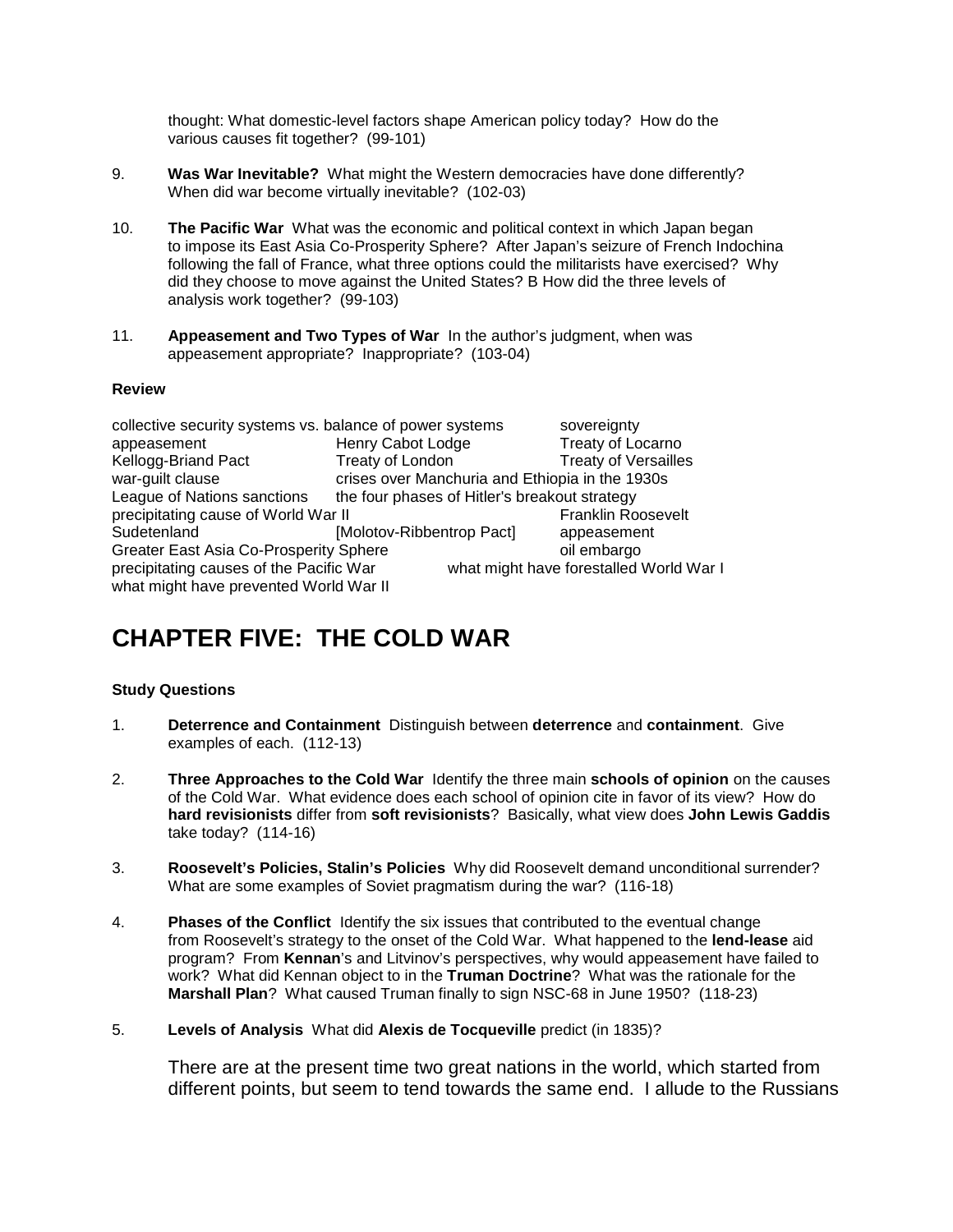and the Americans. . . . All other nations seem to have nearly reached their natural limits, and they have only to maintain their power; but these are still in the act of growth. All the others have stopped, or continue to advance with extreme difficulty; these alone are proceeding with ease and celerity along a path to which no limited can be perceived. . . . The American struggles against the obstacles which nature opposes to him; the adversaries of the Russian are men. The former combats the wilderness and savage life; the latter, civilization with all its arms. The Anglo-American relies upon personal interest to accomplish his ends, and gives free scope to the unguided strength and common sense of the people; the Russian centres all the authority of society in a single arm. The principal instrument of the former is freedom; of the latter, servitude. Their starting-point is different, and their courses are not the same; yet each of them seems marked out by the will of Heaven to sway the destinies of half the globe." -- *Democracy in America*, vol. 1

What changed between the two powers after the war? What were the two roots of Soviet foreign policy? Identify four peculiarities of Russian political culture. What did the communist system add? Identify four peculiarities of American political culture. How has the affected the American foreign policy process [which is often described as oscillating between **introversion** and **extroversion**]? (123-27)

- 6. **U.S. and Soviet Goals in the Cold War** Distinguish between **possession goals** and **milieu goals**. How did Soviet expansionism differ from Hitler's? Is there evidence of a more threatening nature? What was **George Kennan**'s idea of **containment**? What was the rationale for American aid to Yugoslavia? What change after the Korean War? What were some signs of a thaw in the Cold War after Stalin's death? Why did Khrushchev's approach fail? What was **détente**? How did the Nixon Administration make use of it as a means to pursue the goals of containment? Identify three trends in the 1970s that undercut it? (127-31)
- 7. **The End of the Cold War** Identify some of the explanations for the end of the Cold War. Why was an individual, **Mikhail Gorbachev**, the most important precipitating cause? [A case can be made for adding Ronald Reagan]. How did Gorbachev's policies, *glasnost*, **perestroika**, and the new thinking, contribute to the Soviet collapse? [The 1980s arms race also contributed]. What was the role of liberal ideas and what **Paul Kennedy** calls **imperial overstretch**? What are some of the evidences of a **loss of legitimacy**? Identify some deeper consequences of **de-Stalinization** in 1956, repressive measures in the Soviet empire, and Soviet incompetence in face of the **creative destruction** (**Joseph Schumpeter**'s term) of capitalism? What were the effects of IMF shock therapy? (131-36)
- 8. **Physics and Politics** What was the **Baruch Plan**? Identify five significant **political effects of the H-bomb**. (136-39)
- 9. **Balance of Terror, Problems of Nuclear Deterrence** What made bipolarity a particularly stable type of system? What is the reasoning behind nuclear deterrence (especially in the context of a **second-strike capability**)? What accounts for early self-restraint? (139-41)
- 10. **The Cuban Missile Crisis** Identify various views that attempt to account for the peaceful resolution of the **Cuban Missile Crisis**. What were the American options? How did its resolution a compromise? (141-43)
- 11. How could nuclear war fit the **just war theory**? What are some of the continuing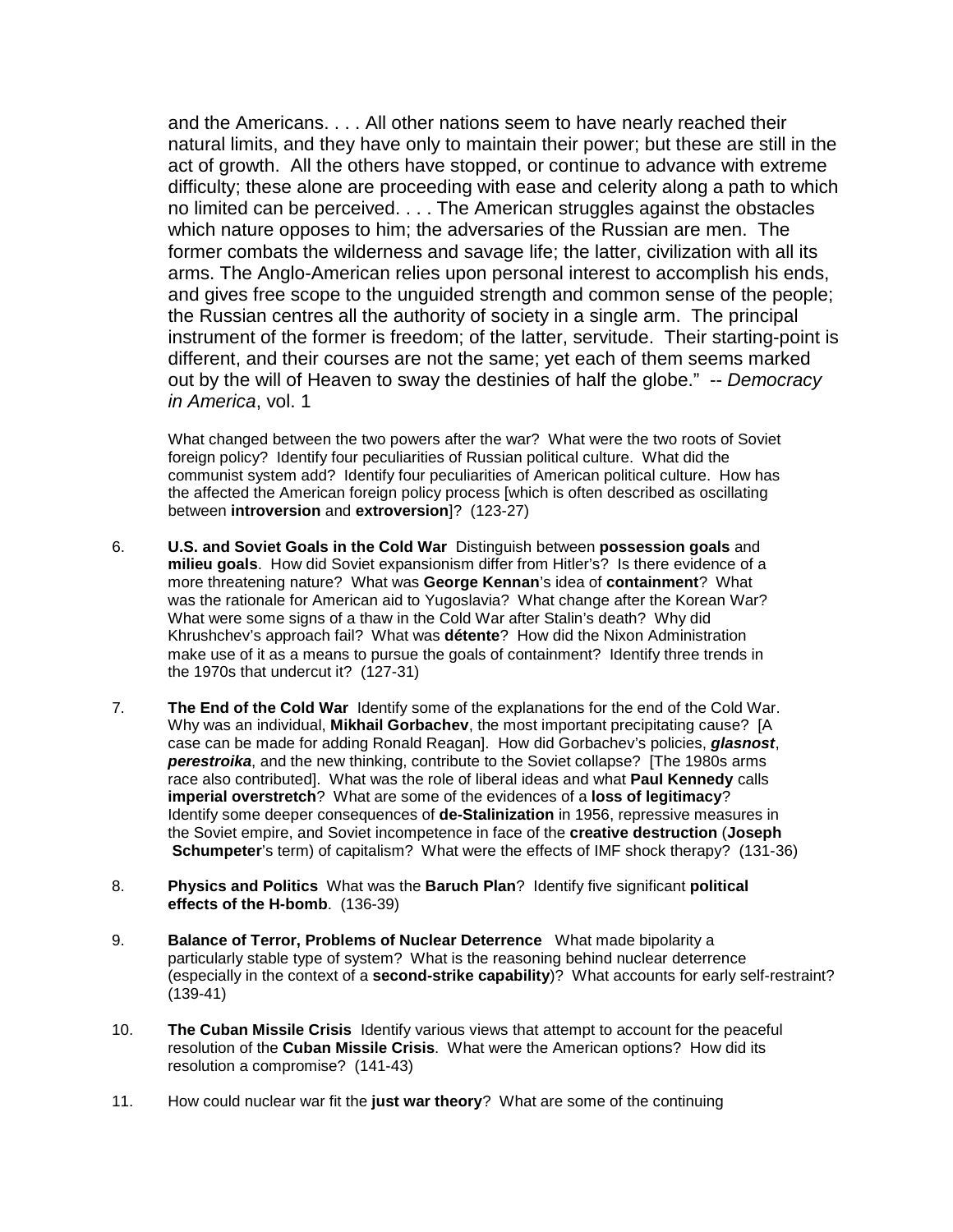concerns about the potential use of nuclear weapons? (143-46)

#### **Review**

deterrence containment Truman Doctrine Marshall Plan **Paul Kennedy's idea of imperial overstretch**<br>Joseph Schumpeter's idea of creative destruction political effects of the H-bomb Joseph Schumpeter's idea of creative destruction Stalin's use of Russian nationalism and communist ideology in World War II Cuban Missile Crisis and superiority in nuclear weaponry credibility<br>traditionalists soft revisionists bard revisionists soft revisionists postrevisionists George Kennan William Appleman Williams John Lewis Gaddis Marshall Plan signs of the onset of the Cold War<br>Baruch Plan Alexis de Tocqueville (above) Mikhail Gorbachev Alexis de Tocqueville (above) characteristics of Russian political culture *glasnost* democratization *perestroika* Gorbachev's new thinking deep causes of the end of the Cold War containment Communism's loss of legitimacy Soviet economic decline Gorbachev's personality doctrine of sufficiency **U.S. military buildup** fall of the Berlin Wall

# **CHAPTER SIX: INTERVENTION, INSTITUTIONS, REGIONAL AND ETHNIC CONFLICTS**

- 1. **Ethnic Conflicts, Intervention and Sovereignty** Identify: ethnic wars, failed states. Why would constructivism attribute ethnic conflict to a Freudian "narcissism of small differences?" **Political entrepreneurs** seek to shape or reconstruct the political identity of political groups. For example: Russell Kirk published a work, *The Conservative Mind* (1953), that helped articulate and name the conservative intellectual and political movement. Subsequently it has been shaped and reshaped by various policy entrepreneurs, some of whom would have read him out of the movement. Why is nonintervention a powerful norm of international law? Illustrate some of the forms intervention may take, as in the case of economic assistance, electioneering, and the sending of military advisers? What makes intervention hard to define? (153-59)
- 2. **Sovereignty, Judging Intervention** Under the Westphalian (1648) system, what are some of the factors that set practical limits on **sovereignty**? How do realists, cosmopolitans, and state moralists differ in their views of intervention? Which school of thought is most apt to support **humanitarian intervention**? What were the **Brezhnev Doctrine** [the Soviet Union committed itself to prevent any parts of its empire from seceding or being overthrown] and the **Reagan Doctrine**? A book entitled *Reagan's War* argues that Ronald Reagan made the defeat of Communism the central goal of his Administration, capping his own decades-long struggle against Communism in Hollywood and public life. (159-61)
- 3. **Exceptions to the Rule** Identify Michael Walzer's four situations in which war or military intervention may be justified. What are some of the strengths and weaknesses of these arguments? (161-62)
- 4. **Problems of Self-Determination** What are some of the problems with intervention on behalf of secessionist movements? Why is the question of voting (in a plebiscite) so complicated? Why did **Biafra**'s secession (1967-1970) create a problem for the rest of Nigeria? What factors complicated the issue of how to respond to **ethnic cleansing** in Bosnia? Why then is **self-determination** "an ambiguous moral principle?" (162-64)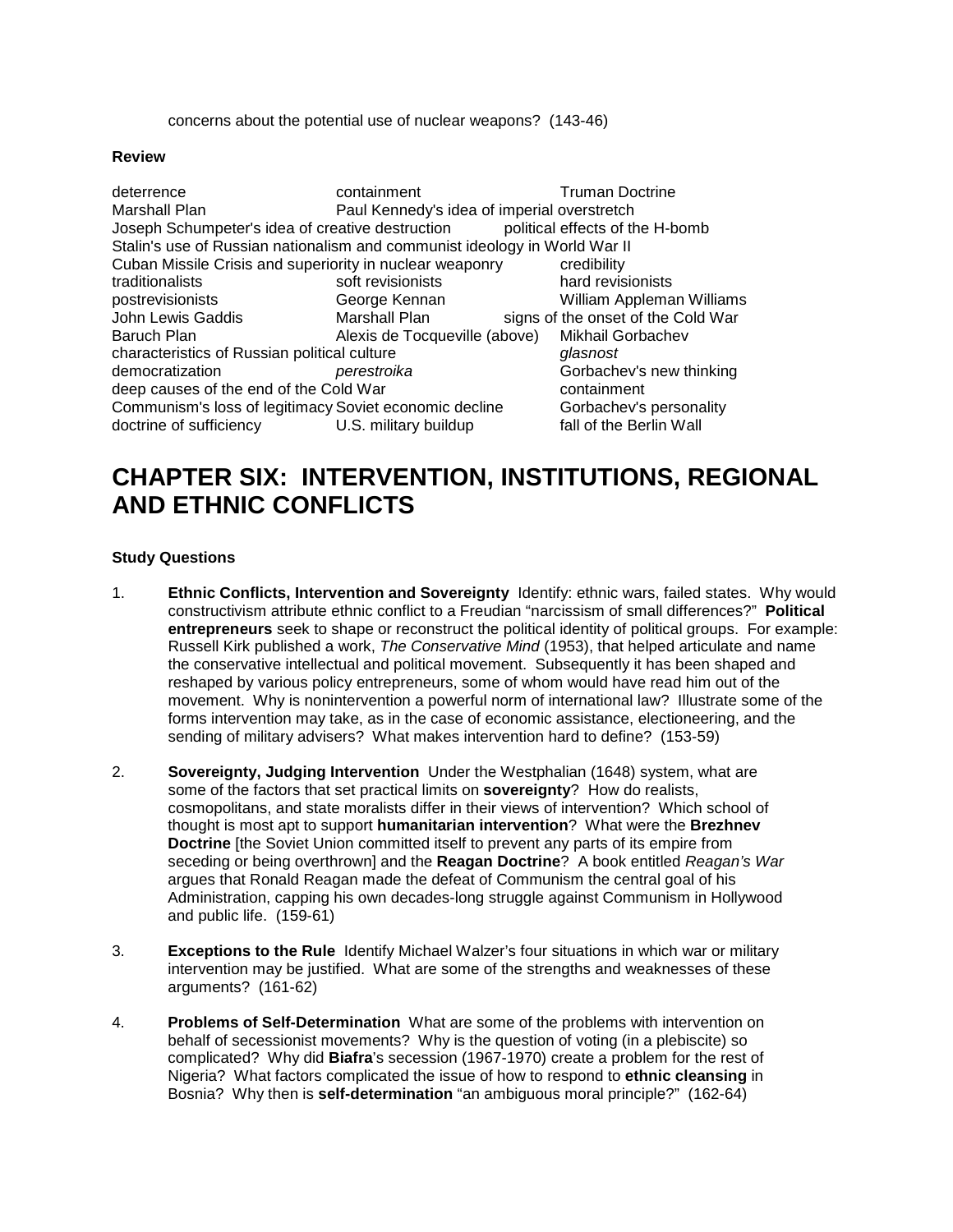- 5. **Motives, Means, and Consequences** What are the three dimensions of judgment associated with the **just war tradition**? Why did George Kennan become disillusioned with containment? (158-61)
- 6. **Domestic Analogies, Predictability and Legitimacy** Why is international organization not an incipient world government? How does international law differ from domestic law, especially regarding enforcement and adjudication? Why are states interested in international law? (165-69)
- 7. **The Suez Canal Crisis** What precipitated the Suez Canal Crisis in 1956? What efforts were made to solve the problem peacefully? How and why did Israel get involved? What role was played by the United Nations? What is the purpose of U.N. Security Council Resolution 242? (169-71)
- 8. **U.N. Peacekeeping and Collective Security** Identify some of the formal steps taken in the development of international law and collective security? How does the U.N. Security Council work? What are some of the difficulties in defining aggression? What is **preventive diplomacy**? Why was U.N. collective security used in 1990 for the first time since the Korean War? What are some of the remaining practical limitations on collective security? (171-74)
- 9. **Conflicts in the Middle East** Identify three factors at the root of so much Middle East conflict? What miscalculations led to the Iran-Iraq War? (174-75)
- 10. **The Questions of Nationalism** How may "nation" be defined? What are the implications of the word being both descriptive and prescriptive? How did this idea arise and spread? How has decolonization changed the nineteenth century model? What role has been played by the "pan" movements? (175-77)
- 11. **The Arab-Israeli Conflicts** Identify the six wars produced by the Arab-Israeli conflict. What are some of the ambiguities of Resolution 242? What was the superpower role in the Yom Kippur War? Why were these wars generally short? (178-81)
- 12. **The 1991 Gulf War and Its Aftermath** What reasons did Iraq have for invading Kuwait? Why did the United States respond as it did? Was the war necessary? What did it solve? How did it affect the Israeli-Palestinian-Jordanian situation? The **Wye River Memorandum** (1998) between Israel and the Palestinians was intended to facilitate implementation of the Interim Agreement of 1995. It called upon each side to take measures to guarantee the security of the other and provided for the phased transfer of powers and authority from Israel to the Palestinian Authority in Gaza and the Jericho area. What factors contributed to the breakdown of the peace process? (181-84)
- 13. How did the context of the Israeli-Palestinian conflict change in 2000 and 2001? How did the international context of the conflict change? What have been some of the effects of Saddam Hussein's removal from power? How do the three levels of analysis continue to interact? (184-86)

#### **Review**

|                                               | uses economic aid, bribery, and foreign campaign spending during Cold War |                          |
|-----------------------------------------------|---------------------------------------------------------------------------|--------------------------|
| character of the Security Council             |                                                                           | Reagan Doctrine          |
|                                               | attitude of small states about the invasion of Kuwait and the Gulf War    |                          |
| different uses of the ideology of nationalism |                                                                           | <b>Brezhnev Doctrine</b> |
| attitudes toward humanitarian interventionism |                                                                           |                          |
| realists                                      | state moralists                                                           | cosmopolitans            |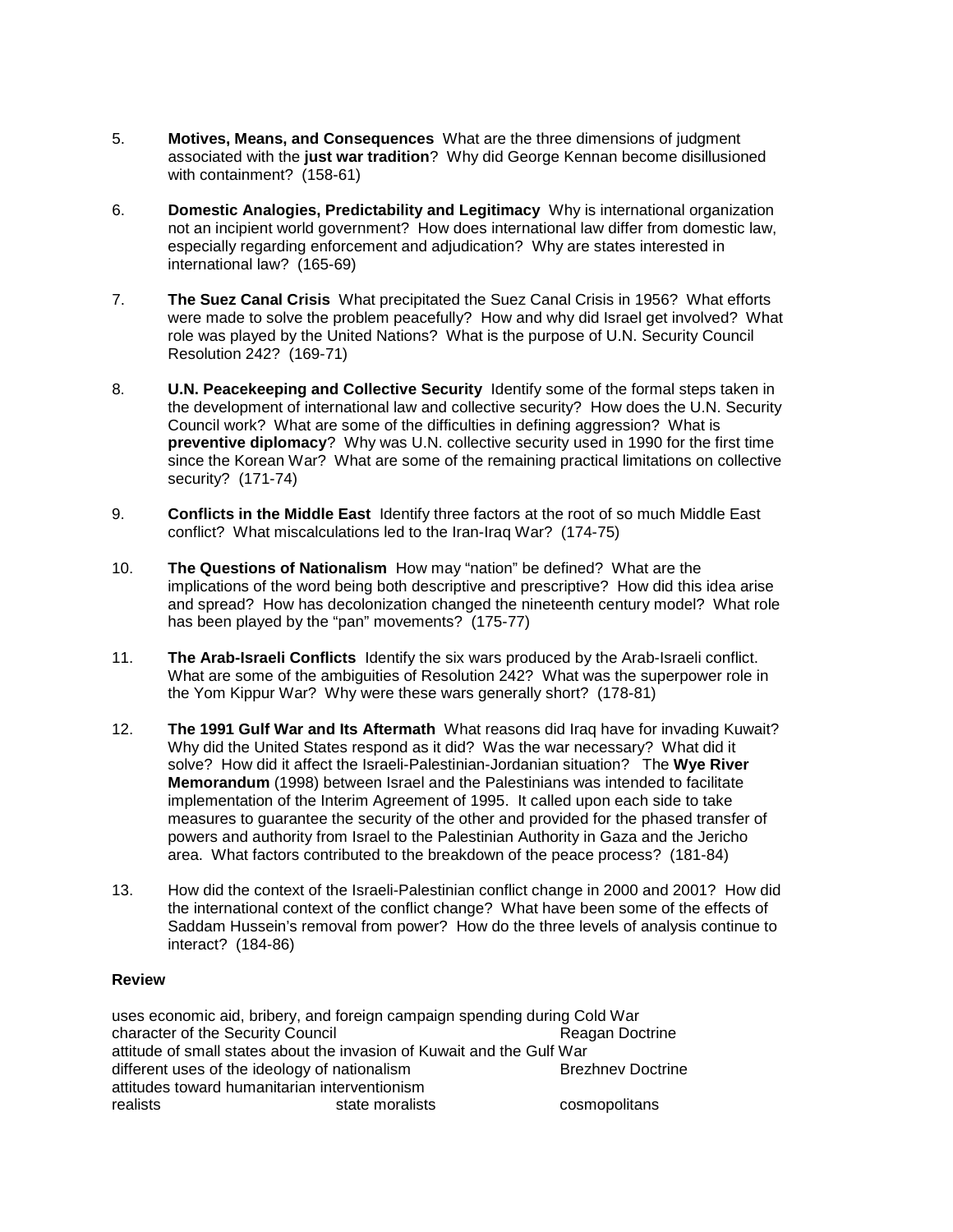Michael Walzer's exceptions to a strict rule of non-interventionism self-determination **preventive diplomacy** Wye River Accords

# **CHAPTER SEVEN: GLOBALIZATION AND INDEPENDENCE**

### **Outline**

- A. INTRODUCTION (191-92)
	- 1. Fault Line Between Those with Skills and Mobility and Those Without
	- 2, New Competition Among States in "Geo-Economics" [cf. Walter Russell Mead's millennial capitalism
- B. THE DIMENSIONS OF GLOBALIZATION (192-94)
	- 1. Globalization: Worldwide Networks of Interdependence
		- a. It does not imply universality
	- 2. It Has Made National Boundaries More Porous
		- a. Homogenization does not follow from globalization
	- 3. Three Dimensions:

#### 4. **Environmental**

- a. Smallpox
- b. Black Death
- c. HIV/AIDS
- d. Exotic flora and fauna
- e. Global climate change
- 5. **Military**
	- a. World-straddling alliances
	- b. Missiles
- 6. **Social**
	- a. American population
	- b. Four great world religions
	- c. Spread of constitutional arrangements and political ideas
- C. WHAT'S NEW ABOUT TWENTY-FIRST CENTURY GLOBALIZATION? (194-95)
	- 1. Network Effects
		- a. Joseph Stiglitz: Spillover Effects
	- 2. Thickness<br>3 Ouickness
	- 3. Quickness
	- 4. Direct Public Participation
		- a. Pluralization

- 1. **Dimensions of Globalization** What is meant by "geo-economics"? Why does **globalization** not imply universality? Identify its three chief dimensions. What is happening with the pace of environmental change? What are some of the features of political globalization? (191-94)
- 2. Identify four effects of contemporary globalization that reveal it to be "farther, faster, cheaper and deeper," according to Thomas Friedman. What is some of the evidence of increasing inequality between people in the richest countries and people in the poorest? [In *The Wealth and Poverty of Nations* (1998), David S. Landes, a Harvard economic historian, maintained that the income difference between Switzerland and Madagascar is about 400:1]. What have been some of the effects of the market forces unleashed by the Industrial Revolution? What is meant by "useful inefficiencies"? (194-97)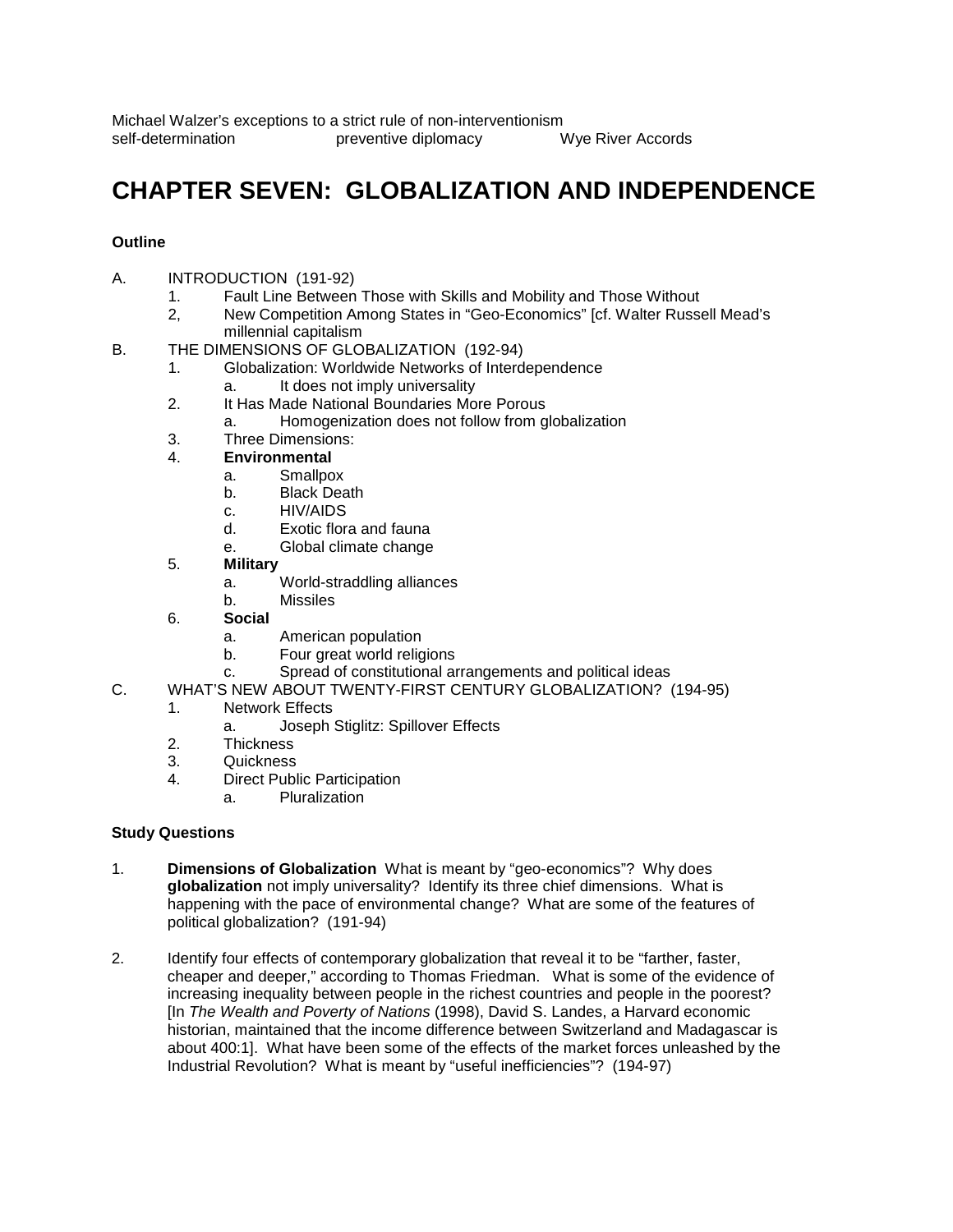- 3. **The Concept of Interdependence** How do statesmen and analysts differ in their use of political words? As an analytic word, what is **interdependence**? What are some sources of interdependence? Why did the collapse of the Soviet bring relief in the West rather than cause anxiety? Why did the cost of bread rise in the 1970s? What happened when the United States decided in 1973 to stop exporting soybeans to Japan? Why is the distribution of benefits a "zerosum game"? Why does the distinction between domestic and foreign affairs become blurred? Why does classical balance of power theory not fit economic interdependence very well? (197- 200)
- 4. Distinguish between short-term **sensitivity** and long-term **vulnerability**. Identify three factors involved by vulnerability. What was behind the error in Lester Brown's prediction that the United States would be dependent on imports of 10 of the basic 13 industrial raw materials by 1985? When the United States became dependent on imported Japanese capital to balance its federal budget in the 1980s, did this give Japan either a political or a trade advantage? How can manipulation of **asymmetries** be a source of power in the politics of interdependence? What is **linkage**? What are **trade-offs**? Even though Canada is more dependent on the United States than vice versa, what accounts for its ability to prevail in a number of disputes between them? What is the effect of pacts such as NAFTA? (200-205)
- 5. **Leadership in the World Economy** Why did hegemony over the international economy shift from Great Britain to the United States? What crisis occurred due to the American unwillingness to live up to its new responsibilities? What are some of the key institutions of the post-WWII international economic regime? How do the ideas of realism and complex interdependence describe the US/China relationship?
- 6. **The Politics of Oil** What were the characteristics of the international oil regime in 1960? What changes were evident as a result of the Arab oil embargo of 1973? Describe three explanations of the changes in the international oil regime. What are the particulars of each? Why was the oil weapon not more effective? (205-13)

#### **Review**

globalization dimensions of globalization<br>
effects of globalization<br>
effects of globalization<br>
dimensions of globalization effects of globalization<br>economic conflict economic conflict 1973 Arab oil embargo<br>
interdependence<br>
lack of anxiety about Sc lack of anxiety about Soviet nuclear arsenal why the cost of bread rose in the 1970s soybean trade between the United States and Japan zero sum, positive sum, negative sum economic interdependence and political conflict<br>sensitivity vs. vulnerability **Sensitive Sensitive Renault Renault NAFTA** and interdependence sensitivity vs. vulnerability and MAFTA and interdependence<br>
United States and debt asymmetry between the Unite asymmetry between the United States and Japan IMF World Bank WTO OECD three explanations for the changes

# **CHAPTER EIGHT: THE INFORMATION REVOLUTION, TRANSNATIONAL ACTORS, AND THE DIFFUSION OF POWER**

#### **Study Questions**

1. **Power and the Information Revolution** Why have governments always worried about the flow and control of information? How did Gutenberg's invention of movable type change the world? What is the key characteristic of the information revolution, which is sometimes called the **Third Industrial Revolution**? What changes were wrought by the first two industrial revolutions?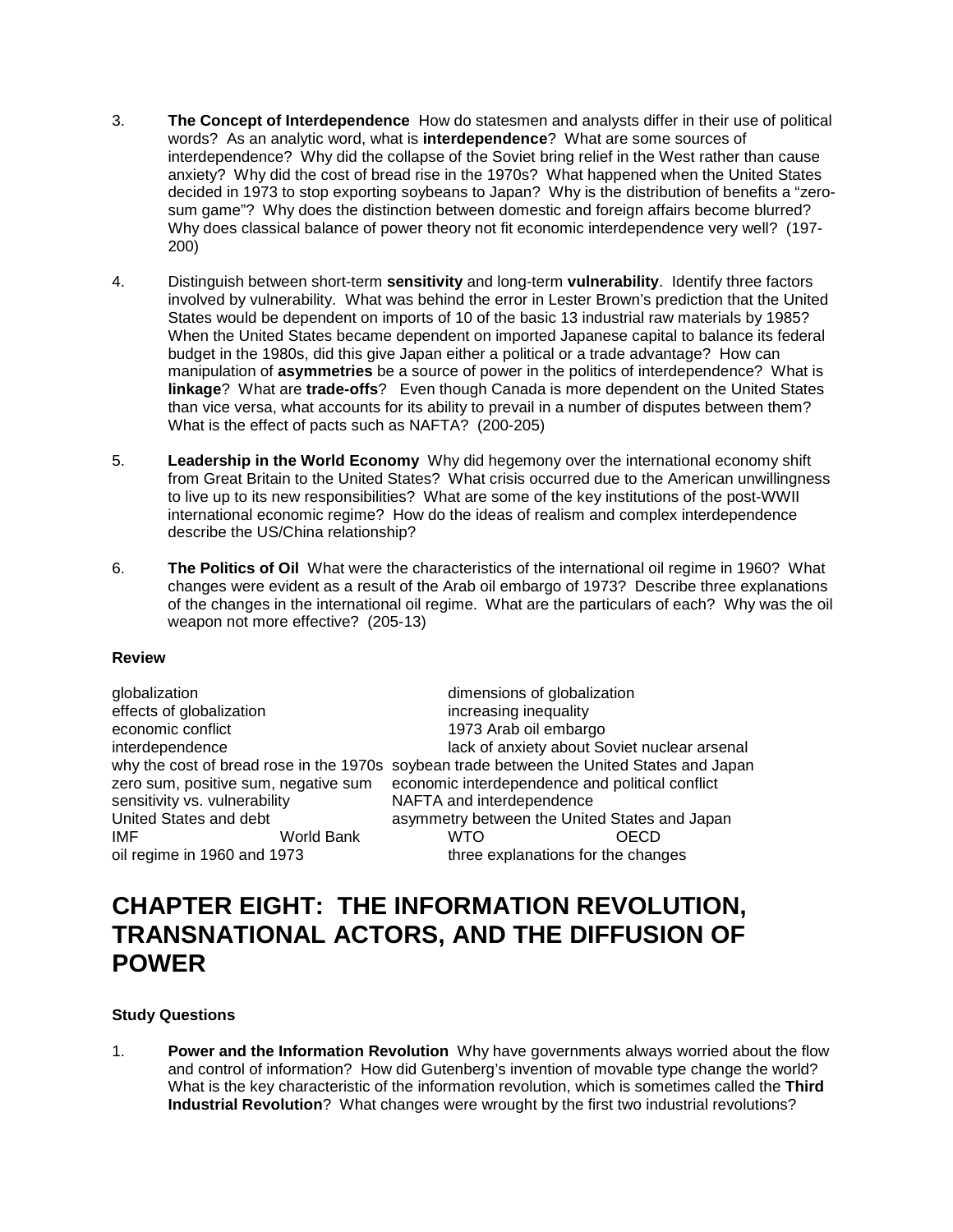What is meant by the **management of scale**? Why does productivity growth lag? What were the political effects of mass communication and broadcasting? How and why have they changed? (217-21)

2. **Sovereignty and Control** What do Peter Drucker and the Tofflers mean by **cyber-feudalism**? The term "cybernetics" -- which was introduced by the scientist and philosopher, Norbert Wiener, in the 1940s -- is derived from the Greek root *kubernetes* [pilot or steersman], as governor is derived from the Latin equivalent. What are the implications of the communications revolution for national identity, loyalty, and sovereignty? What changed as a result of medieval trade fairs (*e.g.*, Scarborough Fair)?

NOTE: Serfs who escaped to live and work in the medieval free cities won their freedom after a year and a day: "*Stadtluft macht frei*" [city airs makes (one) free]. Hitler's concentration camps changed the slogan to "*Arbeit macht frei*" [work makes one free]. The *lex mercatoria* [merchant or market law] was developed as a private set of rules, complete with courts, for conducting business. In *The Mystery of Capital*, the Peruvian economist Hernando de Soto examines the development of property protections on the American frontier and commends the American model for land reform in Third World areas.

The ideas of complex interdependence and transnational actors are not at all new. Cf. Adda B. Bozeman on the origins of the **Hanseatic League** in *Politics and Culture in International History* (1960):

"The objective and subjective factors that had distinguished the Western European approach to peace and unity in religious, political, and intellectual matters, and had given rise, in consequence, to the permanent establishment of the three great concerts or "virtues" of the Church, the Empire, and the University of Paris, and the *ad hoc* assembling of all European interests at Constance were operative also in the field of Europe's economic life where they called forth a remarkable movement toward federalism among the rising groups of townsmen and merchants."

"This impulse toward corporate unity was particularly strong north of the Alps, where the absence of a protective secular international order was felt more keenly than in Italy. Here, in the midst of political confusion, where travelling merchants had long been in the habit of carrying their special **merchant law** with them, and where cities had evolved their own law in protection of their special peace, certain German towns recorded what may be the most suggestive chapter in the annals of inter-European constitutionalism when they formed the **transterritorial** League of Hanseatic cities."

"The North European scene in which the German merchants operated before the twelfth century . . . presented greater hazards and greater opportunities for adventurous action than the southern region. East of the river Elbe spread the vast territorial expanse of rural, pagan Slavdom. Here the pioneering merchants are known to have conducted a border trade as early as the ninth century A.D. This penetration, later supported by organized campaigns of colonization and Christianization, brought the entering Germans into contact with local rulers under whose protection they proceeded to found and build numerous towns. Lübeck, renowned in later centuries as the leader of the Hanseatic League, was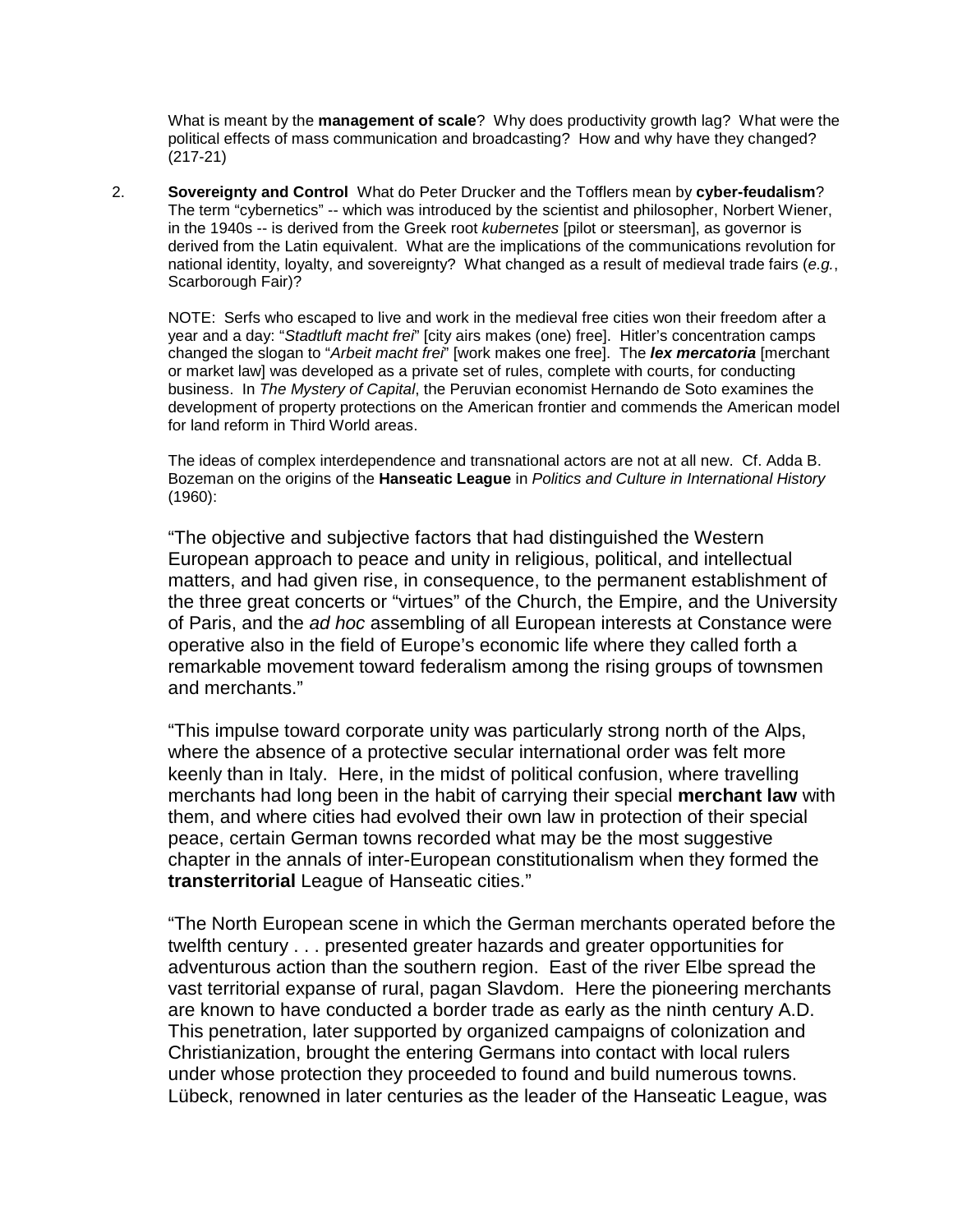the first of these settlements that pointed, chainlike, toward the magnetic market of Novgorod. From the eastern ports of the "new" Germany the companies pushed to the farthest Baltic coast, gained economic control over the Baltic Sea, and established a direct route between these northern waters and the Black Sea by traveling on the Oder or the Vistula to Cracow, and thence on the Pruth or Dniester to their southern ports of destination."

. . . . "The recognition granted the Germans abroad coincided with the constitutional status that the trading companies had evolved for themselves, for all Germans who were natives of the Holy Roman Empire of the German Nation were actually organized at this time as *universitas communium mercatorium*. This first all-German *universitas*, the predecessor of the Hanseatic League, united the merchants of over thirty towns, from Cologne and Utrecht in the west to Reval in the east, and had its headquarters on the island of Gotland, then known as the axis and most celebrated market of Europe." (505-06)

- 3. How does the transition from the medieval to the modern political world illustrate the resistance, slowness, or lag of political institutions in responding to change? Identify some of "the growing list of problems that are difficult to control within sovereign borders." How do competing sovereignties affect border control, national security, and human rights? How have human rights issues effectively modified the UN rule against intervention? How do **cross-cutting identities**  (like "cross-cutting cleavages") and cosmopolitan identities complicate the existing mix of loyalties? How have **diaspora communities** (exiles, such as the Iraqis in America who voted in the 2005 election) used Internet to stay politically involved with their home country? What are "flash movements" and James Rosenau's "fragmegration?" (221-25)
- 4. What are **transnational actors**? How do they add to the blurring of foreign and domestic politics even within the bureaucracy? What economic interests in America were not unhappy that OPEC raised oil prices? What is one of the distinguishing characteristics if complex interdependence? Give some examples of NGOs. Define **terrorism**. How does it compare with piracy in an earlier era? How important is the role of states? (225-231)
- 5. **Information and Power among States** Does the information revolution tend to equalize power among nations? What trends aid the already large and powerful? What is meant by the "paradox of plenty?" What does the author mean when he writes: "Now credibility is the crucial resource," and "Politics has become a contest of competitive credibility?" Why are most information shapers democracies? Why are closed systems more costly? What conclusions does the author draw about the information revolution? (231-38)

#### **Review**

Gutenberg's movable type key characteristic of the information revolution characteristics of the three industrial revolutions management of scale productivity growth lag totalitarianism and mass communication<br>centralizing and decentralizing effects of computing power medieval trade fairs centralizing and decentralizing effects of computing power<br>Hanseatic League diaspora [dispersion] comn diaspora [dispersion] communities NGOs terrorism and states paradox of plenty<br>credibility credibility conclusions about the information revolution conclusions about the information revolution

# **CHAPTER NINE: A NEW WORLD ORDER?**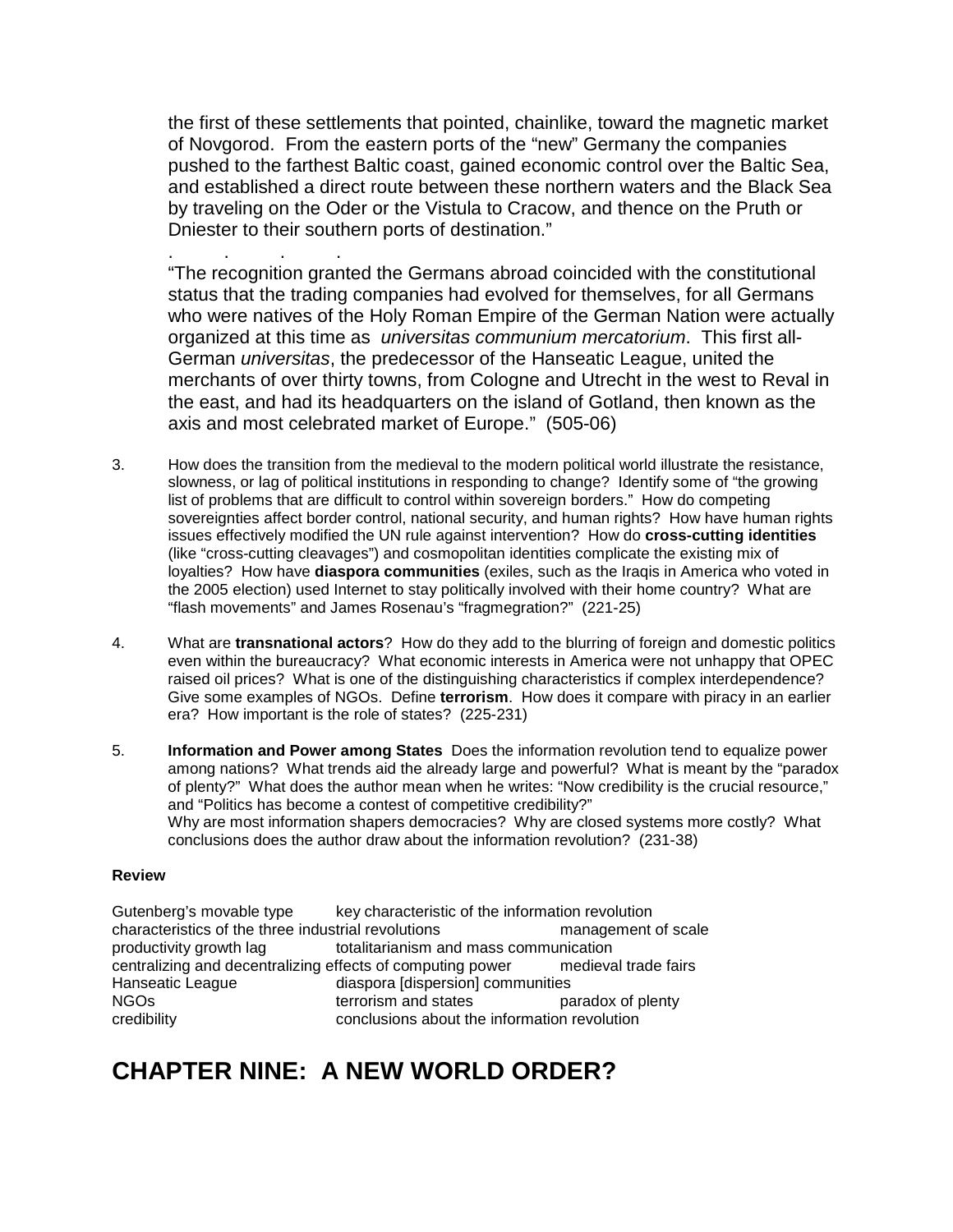### **Outline**

- A. ALTERNATIVE DESIGNS FOR THE FUTURE (242-47)
	- 1. Self-Help Realm<br>2. **Arnold Toynbee**
	- 2. **Arnold Toynbee**: Nation-State vs. Fission
	- 3. **Large Territorial State** as the Post-Westphalian Norm
	- 4. **Five Alternatives**
		- a. World Federalism
		- b. Functionalism
		- c. Regionalism: Jean Monnet, Schumann Plan, Treaty of Rome (EU)<br>d. Ecologism: Richard Falk
		- d. Ecologism: **Richard Falk**
		- Cyber-Feudalism: Peter Drucker, the Tofflers, Esther Dyson
			- (1) Crosscutting Communities
			- (2) Terrorists
			- (3) Thomas Hobbes
	- 5. **Political Goals**: Physical Security, Economic Well-Being, Communal Identity
	- 6. Changing Context
		- a. Divisiveness: Religious and Nationalistic Cleavages
		- b. **Economic Integration** vs. **Political Fragmentation**
	- 7. Communications and Diplomacy
		- a. CNN
		- b. Synchronization
	- 8. "Narrowcasting" of Information
		- a. **Marshall McLuhan**'s Global Village
- B. THE END OF HISTORY OR THE CLASH OF CIVILIZATIONS? (247-49)
	- 1. **Francis Fukuyama**'s End of History
		- a. Deep Ideological Cleavages
		- b. Success of Liberal Capitalism
		- c. Post-Cold War Return of History
	- 2. **Samuel P. Huntington**'s Clash of Civilizations
		- a. Toynbee's Civilizations
	- 3. Critique
	-
	- 4. Nationalism<br>5. East vs. We **5. East vs. West Europe**
	- 6. Explanations
		- a. Role of Economic Growth
		- b. Democratic Processes
		- c. Regional Institutions
	- 7. Persistence of National Identity
		- a. French and Germans
		- b. Immigration
		- c. Sovereignty
- C. TECHNOLOGY AND THE DIFFUSION OF POWER (249-51)

### **1. Diffusion of Power**

- a. **Erosion** of Control
- **Trends**
- 2. Consequences
	- a. Islands of Democratic Peace vs. a New Feudalism
- 3. Benign Vision: NGOs
- 4. MNCs
- 5. Confusion of Identity
- 6. Protectionism
- D. PROLIFERATION OF WEAPONS OF MASS DESTRUCTION (251-53)
	- 1. Malign Vision
		- a. WMDs
		- b. Proliferation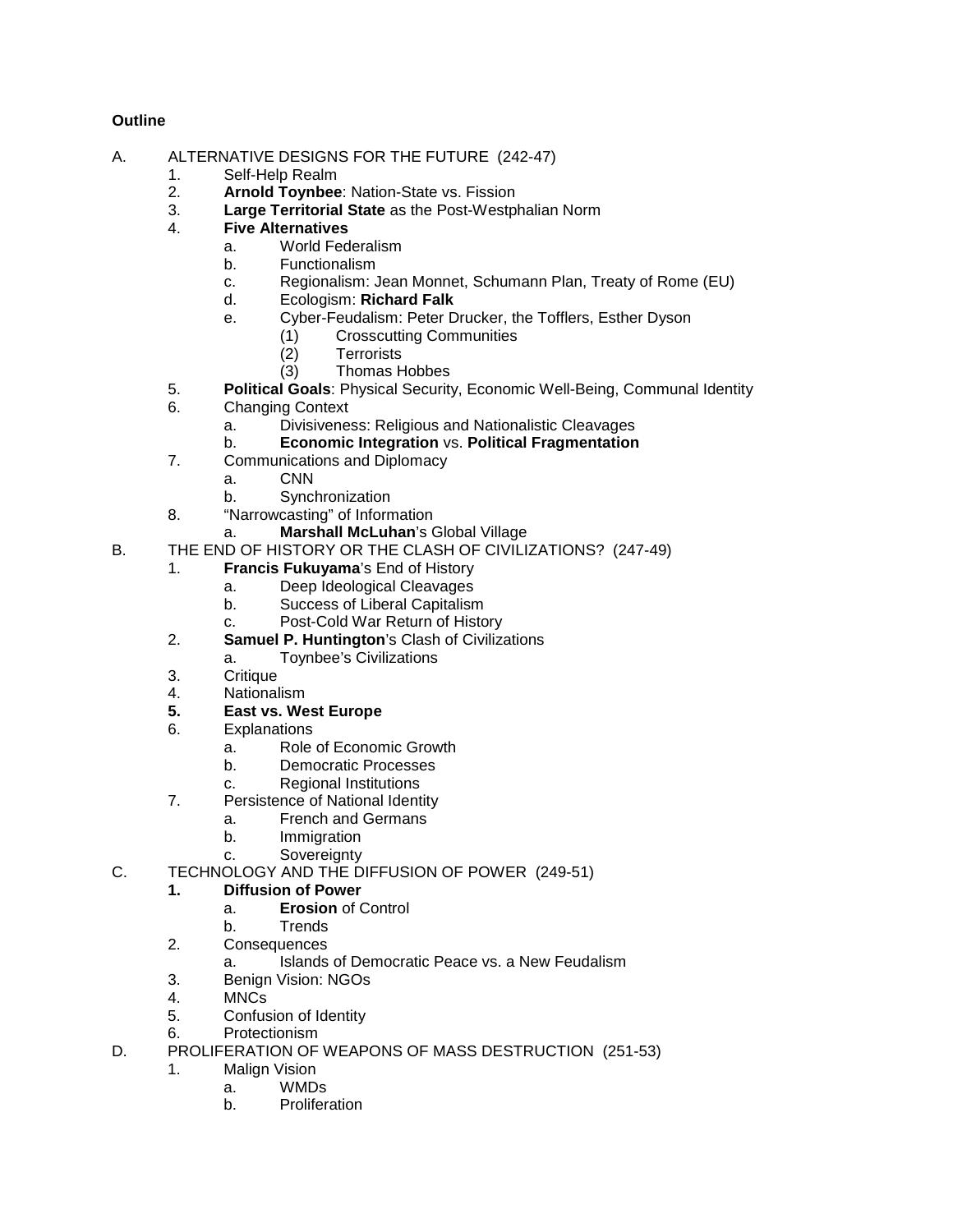- 2. Nuclear Club<br>3. Cold War Ob
- **3. Cold War Obstacles to Nuclear Proliferation**
	- a. Cold War Alliance Structure<br>b. Superpower Cooperation
		- Superpower Cooperation
			- (1) Nuclear Suppliers Group
	- c. Treaties and Institutions
		- (1) India Cheated
- 4. Collapse of Soviet Alliance Guarantees
- E. TRANSNATIONAL THREATS AND THE CONCEPT OF SECURITY (253-54)
	- 1. "Failsafe" Devices
		- a. Volatility of Proliferation
		- b. Fissile Materials
	- 2. Biological Agents
	- 3. Transnational Terrorism
		- a. Aum Shinriko
	- 4. "Netwars"
	- 5. Inadequacy of Deterrence
		- a. State Terrorism
			- b. Panama's Manuel Noriega
- F. A NEW WORLD ORDER? (254-55)
	- 1. Order
		- a. Realists
		- b. Liberals
		- c. Constructivists
	- 2. Conspiracy Theories
	- 3. Lack of Definition

### G. **FUTURE CONFIGURATIONS OF POWER** (255-57)

### 1. **Rapid Power Transitions**

- 2. Multipolarity
- 3. Unipolar Hegemony
	- a. Tripolar Economic Power
- 4. Transnational Relations
- 5. Three Economic Blocs: Europe, Asia, North America
- 6. Multilevel Interdependence
- 7. No American Hegemony
- H. THE PRISON OF OLD CONCEPTS (257-59)
	- 1. *Sui Generis* [Self-Generating] System
	- 2. Realist View
		- a. Erosion of Classical Conception
	- 3. Liberal View
	- 4. Security Council and the Doctrine of Collective Security<br>5. Unforeseen Rise of Bipolarity
	- Unforeseen Rise of Bipolarity
	- 6. Issue of Self-Determination
- I. THE EVOLUTION OF A HYBRID WORLD ORDER (259-60)
	- 1. Human Rights
		- a. Sanctions against South Africa
		- b. Helsinki Accords
	- 2. Armed Multilateral Intervention
	- 3. U. N. Charter, Chapter VII
	- 4. What Realists and Liberals Must Recognize
- J. THINKING ABOUT THE FUTURE (260-61)
	- 1. Change
		- a. Thucydides<br>b. Kant
		- b. Kant
	- 2. Thinking about Different Ideal Types